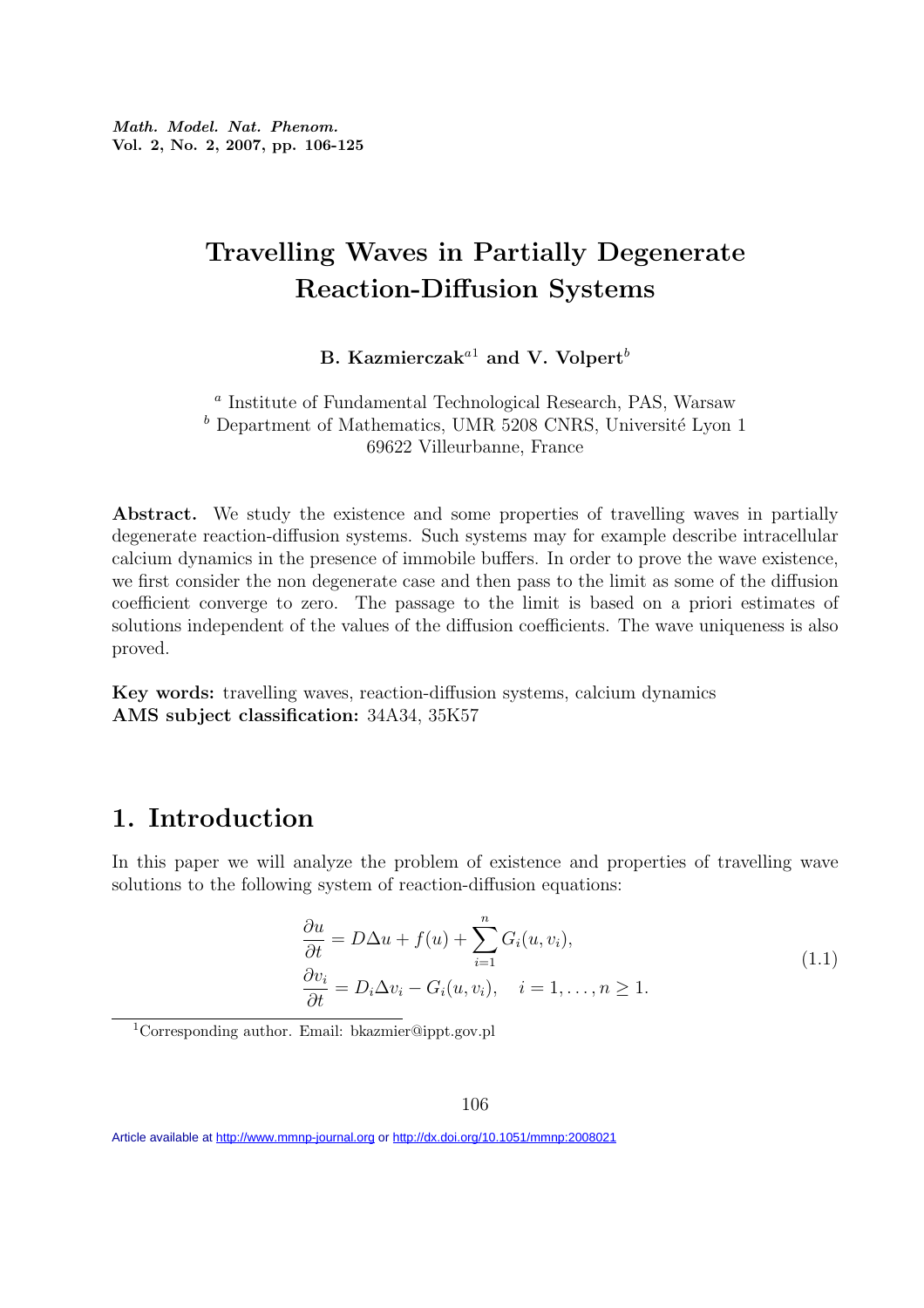We want to show the existence of appropriate heteroclinic travelling wave solutions of the above system, when some of the diffusion coefficients converge to zero. Though such a problem may arise in many applications, our paper refers mainly to calcium dynamics in the presence of immobile buffers ([8],[10]). We describe this phenomenon in a more detail below.

#### Assumption 1.1. Assume that:

- 1. The function  $f(\cdot) \in C^2(\mathbb{R}^1)$  is of the bistable type, that is the equation  $f(u) = 0$  has exactly three solutions:  $u_1 \geq 0$ ,  $u_3 > u_1$  and  $u_2 \in (u_1, u_3)$ . Moreover,  $f'(u_1) < 0$ ,  $f'(u_3) < 0$ , and  $f'(u_2) > 0$ .
- 2. The functions  $G_i(\cdot, \cdot)$ ,  $i = 1, \ldots, n$  are of  $C^3$  class. For each  $k = 1, 2, 3$ , the equation

$$
G_i(u_k, v_i) = 0, \quad i = 1, \ldots, n,
$$

with respect to  $v_i$  has a unique solution  $v_i^k$ , and  $v_i^1 < v_i^2 < v_i^3$ .

3.  $G_{i,u}(u, v_i) < 0$  and  $G_{i,v_i}(u, v_i) > 0$  for all  $u \in [u_1, u_3], v_i \in [v_i^1, v_i^3], i = 1, ..., n$ .

Let us denote

$$
P_k = (u_k, v_1^k, \dots, v_n^k), \quad k = 1, 2, 3. \tag{1.2}
$$

Thus component-wise

$$
P_1 < P_2 < P_3. \tag{1.3}
$$

A simple example of a function satisfying the first condition of Assumption 1.1 is a cubic polynomial  $f(u) = u(1 - u)(u - u_0)$  with  $u_0 \in (0, 1)$ .

Let us take for example

$$
G_i(u, v_i) = k^i_- v_i - k^i_+ u(b^i_0 - v_i).
$$
\n(1.4)

with  $k_{-}^{i}, k_{+}^{i} > 0$ . Then system (1.1) describes the evolution of the concentration of free cytosolic calcium (u) and the concentrations  $v_i$  ( $i = 1, \ldots, n$ ) of the buffer proteins. Buffers are big proteins (e.g. parvalbumin, calsequestrin, calretinin or EGTA) which can bind a large amount of free calcium inside cells. The amount of free  $Ca^{2+}$  ions which can be bound to different kinds of buffers may reach 99%. Most of the buffers are almost immobile, however the diffusion coefficient of some of them is not negligible and is in the range between onetenth to one-half of the diffusion coefficient for free  $Ca^{2+}$  [3]. The action of buffers is to stabilize the concentration of the intracellular calcium in an appropriate range [3]. That is to say, in this case,  $v_i = [Ca^{2+}B_i]$  denotes the concentration of *i*-th kind of buffers, which have bound the calcium ions, and  $b_0^i$  denotes the total concentration of the *i*-th buffer [8]. We have thus  $b_0^i = [B_i] + [Ca^{2+}B_i]$ . For  $G_i$  given by the expression (1.4) there are exactly three constant steady states of the considered system. They are of the form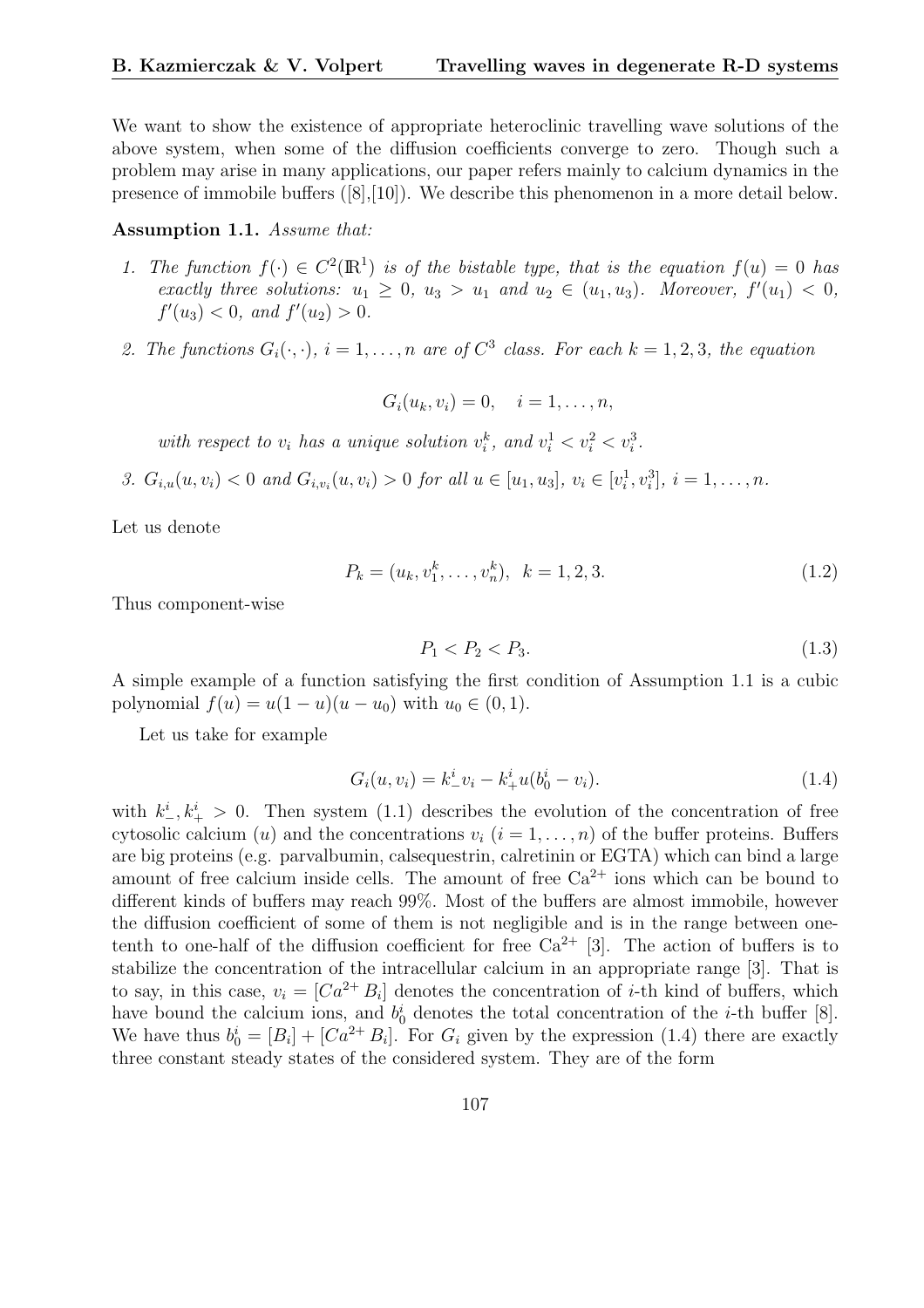$$
P_k = (u_k, v_1^k, \dots, v_n^k), \quad k = 1, 2, 3,
$$
\n
$$
(1.5)
$$

where

$$
v_j^k = u_k \frac{k_+^j b_0^j}{(k_-^j + k_+^j u_k)}.\tag{1.6}
$$

It is easy to note that  $P_k$  given by  $(1.5)-(1.6)$  satisfy inequality  $(1.3)$ .

The results of the paper are twofold. First we prove the existence and some properties of the travelling wave solutions for the system of equations with positive diffusion coefficients  $D, D_1, \ldots, D_n$ . To do this we use the theory of travelling waves for parabolic systems contained in [11]. Then by applying appropriate limiting procedure we obtain the existence of waves for the system with non zero diffusion coefficients  $D, D_1, \ldots, D_M, 0 \leq M \leq n-1$ , and zero diffusion coefficients  $D_{M+1}, \ldots, D_n$ . The existence of travelling waves for the system with non-diffusing buffers, i.e for  $M = 0$  was proved recently in a straightforward way in the paper [10] and the asymptotic in time properties of solutions to this system were analyzed in [7]. It seems however that keeping non zero though arbitrarily small diffusion coefficients of buffers is more realistic in some situations. The method used in our paper allows us to consider the system with non diffusing as a limit of equations with small diffusing coefficients and provides some additional information about the behaviour of solutions to the considered family of systems. ¿From the point of view calcium dynamics in the presence of buffers, the generalization to the case  $M \geq 1$  seems sensible due to the fact that some of the buffers may have non negligible diffusion coefficients.

Remark 1.1. Let us note that system (1.1) satisfies so called monotonicity conditions. To be more precise the derivative of the right-hand side of the equation for  $u$  with respect to  $v_i$ ,  $i = 1, \ldots, n$ , is positive. Likewise, the derivative of the right-hand side of the equation for  $v_i$  with respect to u is positive whereas the derivative with respect to  $v_j$ ,  $j \neq i$ , is identically zero. Thus it is possible to use the theory contained in [11].

In this paper we are interested in the travelling wave solutions to system (1.1) joining the constant steady states  $P_1$  and  $P_3$ . To be more precise we are looking for solutions being functions of a scalar variable  $\xi = x - qt$ , that is

$$
u(x,t) = u(\xi), \ \ v_i(x,t) = v_i(\xi), \tag{1.7}
$$

satisfying the following conditions:

$$
\lim_{\xi \to -\infty} (u(\xi), v_1(\xi), \dots, v_n(\xi)) = (u_1, v_1^1, \dots, v_n^1) = P_1,
$$
  
\n
$$
\lim_{\xi \to \infty} (u(\xi), v_1(\xi), \dots, v_n(\xi)) = (u_3, v_1^3, \dots, v_n^3) = P_3,
$$
  
\n
$$
\lim_{|\xi| \to \infty} (u'(\xi), v'_1(\xi), \dots, v'_n(\xi)) = (0, 0, \dots, 0).
$$
\n(1.8)

Assumption  $(1.7)$  changes Eqs  $(1.1)$  to the system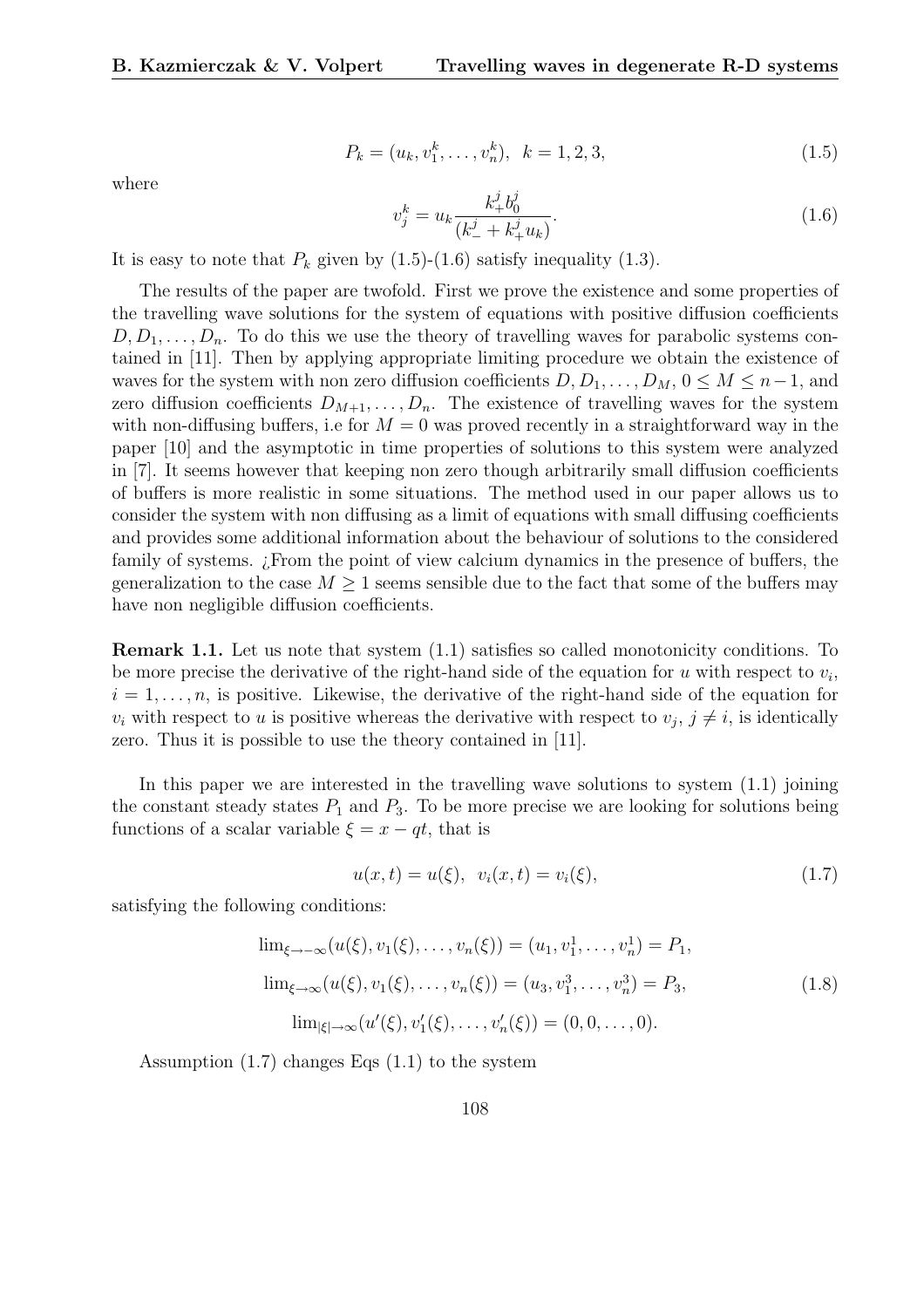$$
Du'' + qu' + f(u) + \sum_{i=1}^{n} G_i(u, v_i) = 0,
$$
\n(1.9)

$$
D_i v''_i + qv'_i - G_i(u, v_i) = 0, \quad i = 1, \dots, n,
$$
\n(1.10)

where  $\prime$  denotes differentiation with respect to the variable  $\xi$ .

As we mentioned above our main aim was to prove the existence of heteroclinic solutions for a partially degenerated version of the system  $(1.9)-(1.10)$ , that is the system

$$
Du'' + qu' + f(u) + \sum_{i=1}^{n} G_i(u, v_i) = 0,
$$
\n(1.11)

$$
D_i v_i'' + qv_i' - G_i(u, v_i) = 0, \quad i = 1, ..., M,
$$
\n(1.12)

$$
qv'_{i} - G_{i}(u, v_{i}) = 0, \quad i = M + 1, \dots, n.
$$
\n(1.13)

The method of the proof is based on the passage to the limit in the family of solutions when the diffusion coefficients  $D_i > 0$ ,  $i = M + 1, \ldots, n$  converge to zero. The existence of heteroclinic solutions to system  $(1.9)-(1.10)$  with  $D<sub>i</sub> > 0$  is guaranteed by the theory contained in [11].

In the proof we will refer to the properties of the subsystem describing the evolution of u and  $v_i, i \in \{1, ..., M\}$  that is to say of those  $v_i$  for which the diffusion coefficients stay positive in the limiting process. This system has the following form:

$$
Du'' + qu' + f(u) + \sum_{i=1}^{M} G_i(u, v_i) = 0,
$$
\n(1.14)

$$
D_i v_i'' + q v_i' - G_i(u, v_i) = 0, \quad i = 1, ..., M.
$$
\n(1.15)

It is easy to note that the constant steady states for system  $(1.14)-(1.15)$ , which will be denoted by  $\mathcal{P}_1, \mathcal{P}_2, \mathcal{P}_3$ , satisfy the relations (1.3) with  $j \in \{1, ..., M\}$ . Similarly to the heteroclinic solutions joining the states  $P_1$  and  $P_3$  for system (1.9)-(1.10) one can consider the heteroclinic solutions of system (1.14)-(1.15) joining its constant states  $P_1$  and  $P_3$ . According to Theorem 2.1 p.15 in [11] there exists a unique (up to a translation in  $\xi$ ) heteroclinic pair  $(q_r, U_r)$  for system (1.9)-(1.10) satisfying conditions (1.8) with  $P_1, P_3$  replaced by  $\mathcal{P}_1, \mathcal{P}_3$  and n replaced by M.

### 2. Properties of the constant states

To begin with we will analyze the properties of the matrices obtained by linearization of the source terms at the right-hand sides of the system  $(1.1)$  at the points  $P_k$ ,  $k = 1, 2, 3$ . To be more precise, we are interested in the properties of their eigenvalues and eigenvectors.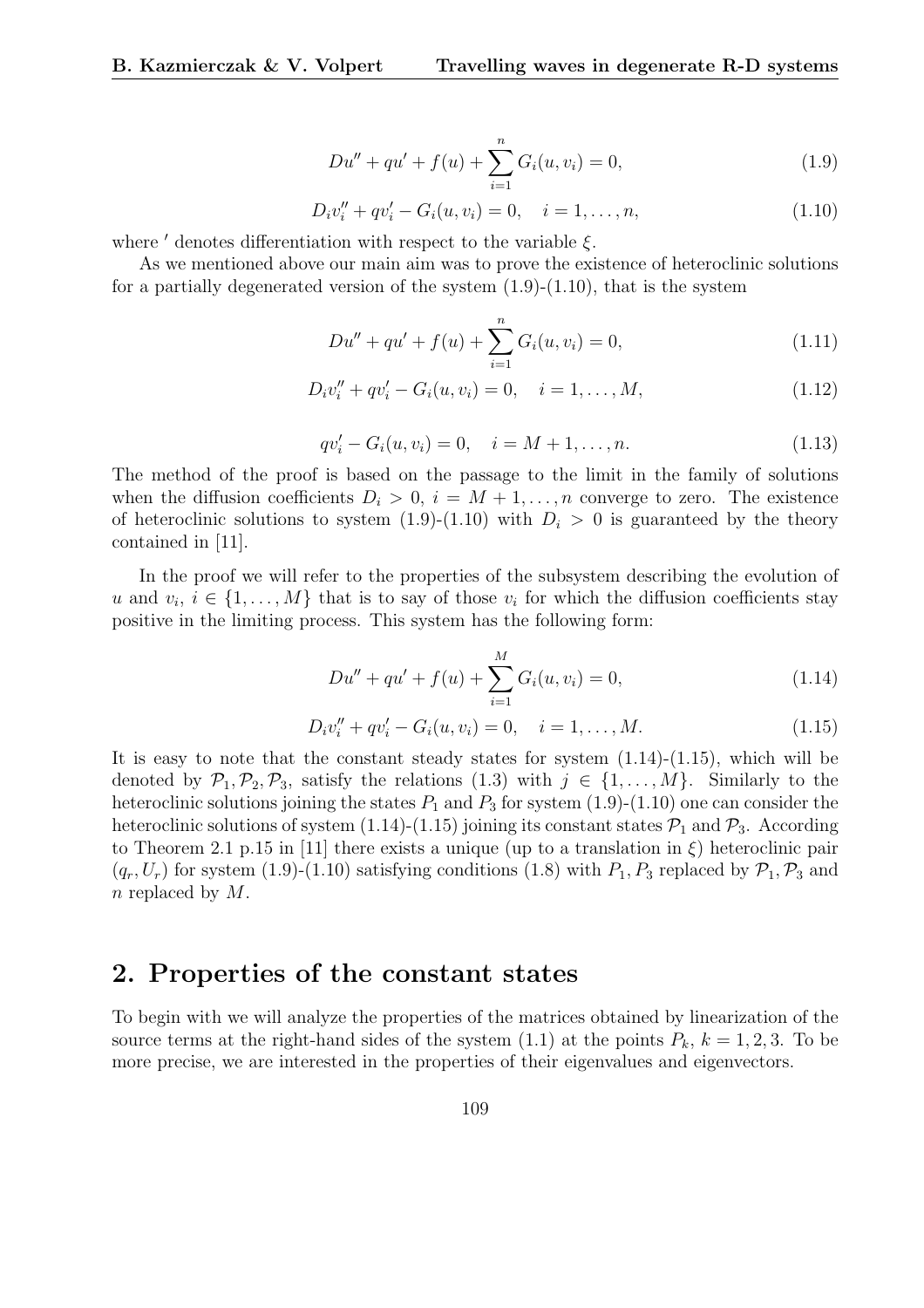Consider the following  $(n + 1) \times (n + 1)$  matrix:

$$
K = \begin{bmatrix} a - \sum_{i=1}^{n} a_i & b_1 & \dots & b_n \\ a_1 & -b_1 & \dots & 0 \\ \dots & \dots & \dots & \dots \\ a_n & 0 & \dots & -b_n \end{bmatrix}
$$
 (2.1)

where

$$
a_i > 0, \ b_i > 0, \ i = 1, \dots, n. \tag{2.2}
$$

One can easily check that for  $u = u_k + \delta u$ ,  $v_j = v_j^k + \delta v_j$  the first order Taylor expansion of the source terms of system (1.1) has the form

$$
\begin{bmatrix}\nf(u) + \sum_{i=1}^{n} G_i(u, v_i) \\
-G_1(u, v_1) \\
\vdots \\
-G_n(u, v_n)\n\end{bmatrix} \cong K \begin{bmatrix}\n\delta u \\
\delta v_1 \\
\vdots \\
\delta v_n\n\end{bmatrix},
$$
\n(2.3)

where  $K$  has the form defined by  $(2.1)$  with

$$
a = f_{,u}(u_k), \ \ a_i = -G_{i,u}(u_k, v_i^k), \ \ b_i = G_{i,v_i}(u_k, v_i^k). \tag{2.4}
$$

Obviously, for  $a_i$ ,  $b_i$  given by the above expressions the relations  $(2.2)$  are satisfied.

Below  $N \geq 1$  will denote a natural number.

**Lemma 2.1.** (see Theorem 5 in [4], p.350) Let C be a real  $N \times N$ -matrix with nonnegative off-diagonal entries  $c_{ik} \geq 0$ ,  $i \neq k$ . Then all the eigenvalues of C have negative real parts if and only if the following inequalities are satisfied

$$
J_1 = c_{11} < 0, \quad J_2 = \begin{vmatrix} c_{11} & c_{12} \\ c_{21} & c_{22} \end{vmatrix} > 0, \dots, J_N = (-1)^N \begin{vmatrix} c_{11} & c_{12} & \dots & c_{1N} \\ c_{21} & c_{22} & \dots & c_{2N} \\ \dots & \dots & \dots & \dots \\ c_{N1} & c_{N2} & \dots & c_{NN} \end{vmatrix} > 0. \tag{2.5}
$$

**Lemma 2.2.** (see [4], Theorem 6, p.350) Let C be an  $N \times N$  matrix with nonnegative elements. Then its maximal eigenvalue is a strictly increasing function of any of its entries.

This maximal eigenvalue is characterized in the following lemma.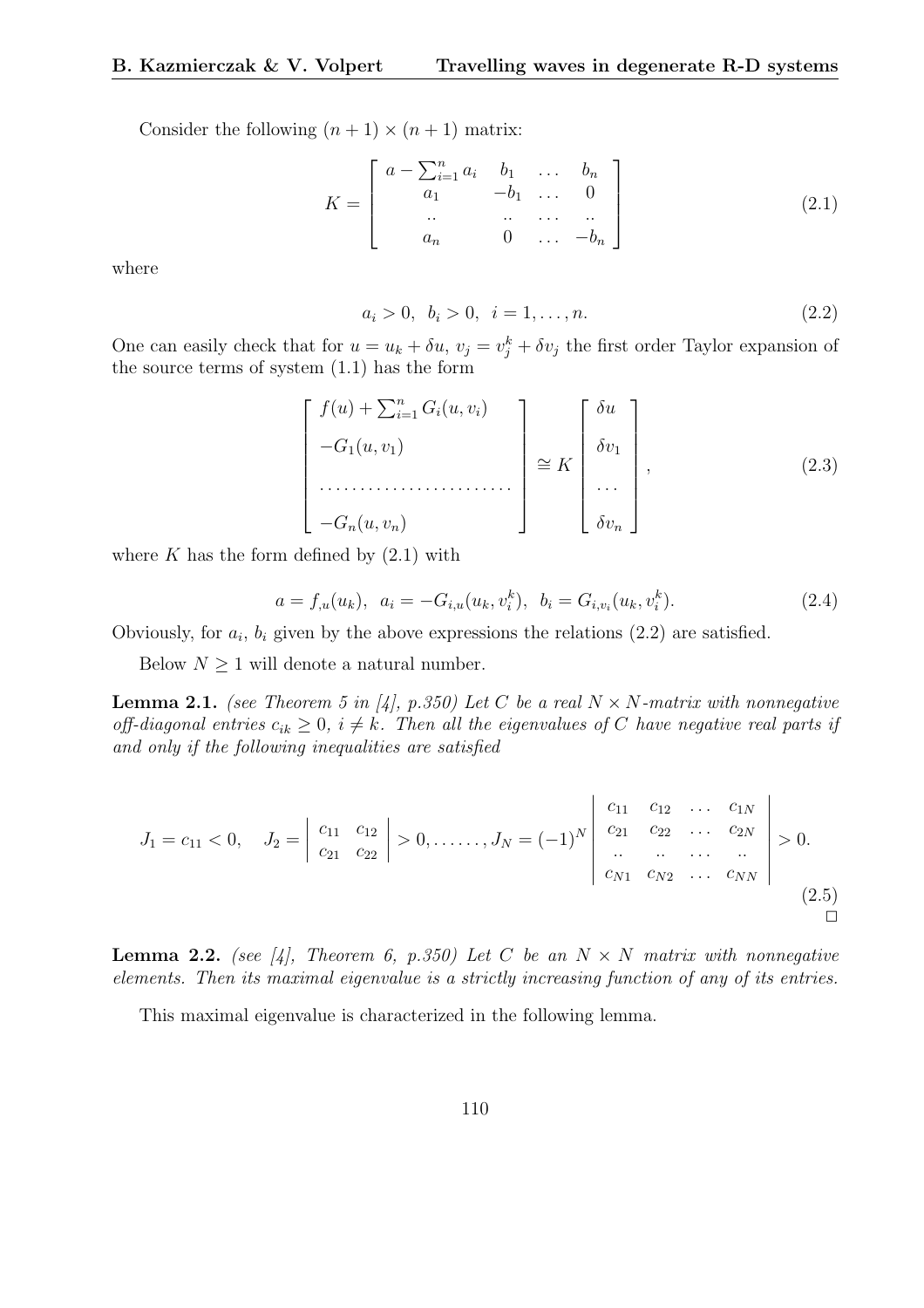**Lemma 2.3.** (see [4], Theorem 3, p.344, Theorem 2 p.334) Let C be an  $N \times N$  matrix with nonnegative entries. Then C has a real nonnegative eigenvalue  $\mu_{PF}(C)$  such that an associated eigenvector has nonnegative components and every other eigenvalue of C has its modulus less than  $\mu_{PF}(C)$ . In particular every other eigenvalue of C has its real part less than  $\mu_{PF}$ . Moreover, if C is irreducible, then the associated eigenvector has positive components.

We note that a matrix with positive elements is irreducible. Therefore its principal eigenvalue is positive up to a constant factor. Lemma 2.3 can be generalized for the matrices with non-negative off-diagonal elements.

**Lemma 2.4.** Let C be a real  $N \times N$  with nonnegative off-diagonal entries. Then C has a real eigenvalue  $\mu_{PF}(C)$  such that an associated eigenvector has nonnegative components and every other eigenvalue of C has its real part less than  $\mu_{PF}(C)$ .

**Proof.** Let us consider the matrix  $C_m = C + mI$ , where I is the unit  $N \times N$  matrix and  $m \in \mathbb{R}^1$ . Every eigenvalue  $\mu$  of C determines an eigenvalue  $\mu_m$  of the matrix  $C_m$  by the relation

$$
\mu_m = m + \mu.
$$

If m is taken sufficiently large then the matrix  $C_m$  has nonnegative entries. According to Lemma 2.3 there exists a maximal real and positive eigenvalue  $\mu_{PF}(C + mI)$  of the matrix  $C + mI$  and the corresponding eigenvector **E** has nonnegative entries. Consequently the matrix C possesses a maximal real eigenvalue  $\mu_{PF}(C)$  equal to  $\mu_{PF}(C + mI) - m$  with the corresponding eigenvector **E**, as  $C\mathbf{E} = (C_m - mI)\mathbf{E} = (\mu_{PF}(C + mI) - m)\mathbf{E} = \mu_{PF}(C)\mathbf{E}$ . The lemma is proved.  $\Box$ 

**Definition 1.** Let C be a real  $N \times N$ ,  $N \geq 2$ , matrix with nonnegative off-diagonal entries. Then the eigenvalue  $\mu_{PF}(C)$  is called the Perron-Frobenius or principal eigenvalue of C and an associated eigenvector (with nonnegative components) a Perron-Frobenius or principal eigenvector of C.

**Lemma 2.5.** Let C be a real  $N \times N$  matrix with nonnegative off-diagonal elements. Then its principal eigenvalue is a strictly increasing function of any of its entries.

**Proof.** The proof follows by repeating the proof of Lemma 2.4 and using Lemma 2.2.  $\Box$ 

According to inequalities  $(2.2)$  the matrix K has positive off-diagonal entries. Using Lemma 2.1 we can prove that for  $a < 0$  its maximal eigenvalue  $\mu_{PF}(K)$  is negative.

**Lemma 2.6.** Let  $a < 0$ . Then the eigenvalues  $\mu$  of the matrix K are contained in the left half-plane  $Re(\mu) < 0$ .

**Proof.** Let us note that  $K_{11} < 0$ . Consider the matrix  $K^k = K_{ij}, i, j = 1, ..., k, k =$  $2, \ldots, n+1$ . Let us compute the determinant of the matrix  $K<sup>k</sup>$ . To this end, let us add the last  $k-1$  rows of the matrix  $K^k$  to its first row. Expanding the determinant of this matrix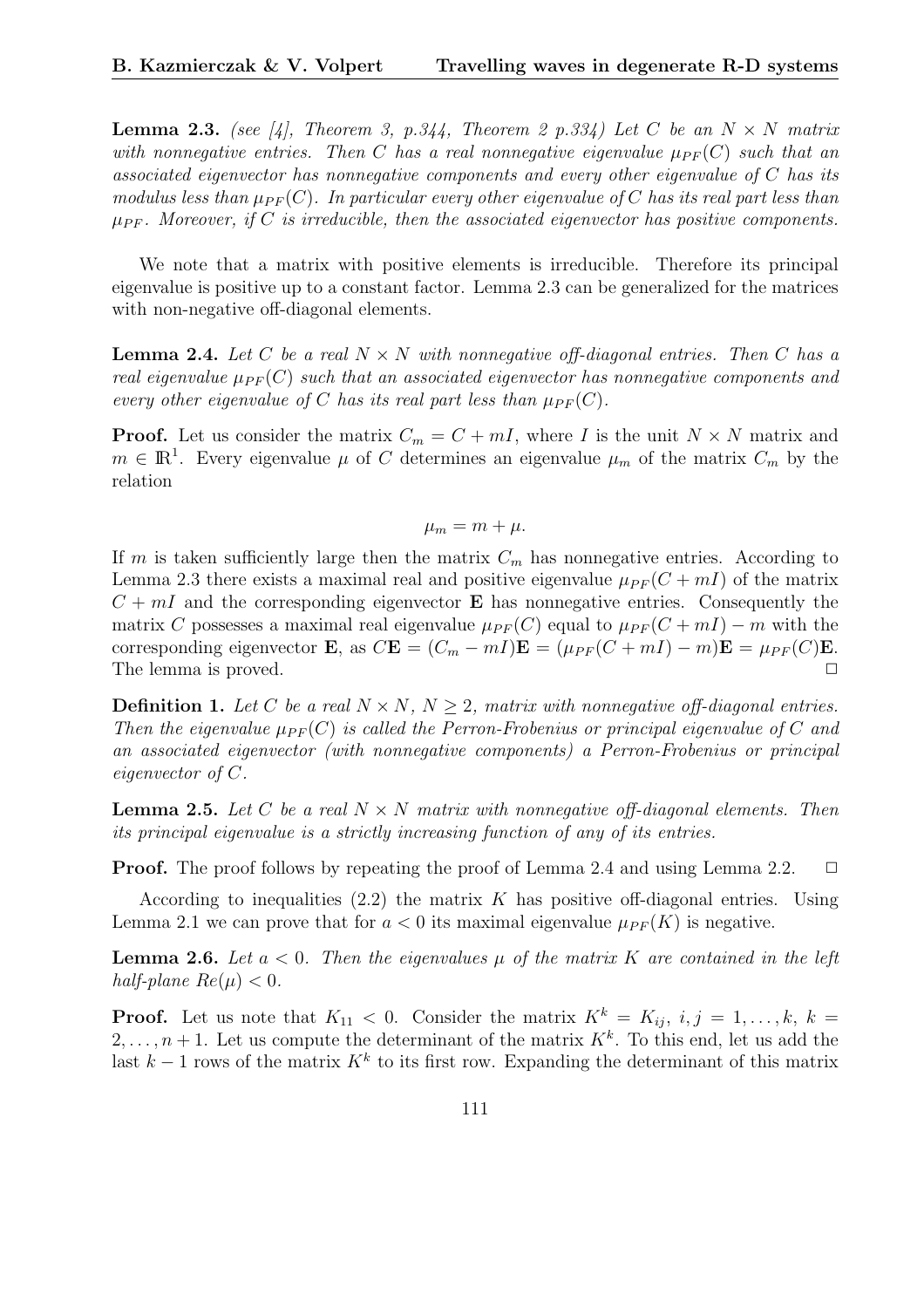with respect to the first row, we immediately obtain det  $K^k = (a - \sum_{i=1}^n a_i)^k$  $_{j=k}^{n} a_j) (-1)^{k-1} b_1 \ldots b_{k-1}.$ Its sign is equal to  $(-1)^k$ . Also det  $K^{n+1} = \det K = (a)(-1)^n b_1 \dots b_n$ . Thus the sequence of inequalities from Lemma 2.1 is satisfied. The lemma is proved.  $\Box$ 

The statement converse to Lemma 2.6 is also true. Namely, the following lemma holds.

**Lemma 2.7.** Let  $a > 0$ . Then at least one of the eigenvalues  $\mu$  of the matrix K is contained in the half-plane  $Re(\mu) > 0$ .

**Proof.** Let us consider the matrix K with  $a = 0$ . Then (by adding to the first row all the other rows) we note that  $\det(K) = 0$ . Now, the claim of the lemma follows from Lemma 2.5.  $\Box$ 

Now, we will analyze the irreducibility of the matrix  $K$ .

**Lemma 2.8.** Independently of the value of a the matrix  $K$  is irreducible.

**Proof.** Let us remind that an  $(n + 1) \times (n + 1)$  matrix C is called *reducible* if the set  $\{1,\ldots,n+1\}$  can be divided into two disjoint subsets I and J, that is to say  $\{1,\ldots,n+1\}$  $I \cup J$ ,  $I \cap J = \emptyset$  such that  $c_{ij} = 0$  for all  $i \in I, j \in J$ . The matrix is called *irreducible*, if it is not reducible.

Suppose to the contrary that  $K$  is reducible for some value of  $a$ . It follows from the definition of reducibility that  $i \in I$  implies  $i \notin J$  and vice versa  $j \in J$  implies  $j \notin I$ . As  $k_{1j} \neq 0$  for  $j \neq 1$  we note that  $1 \notin I$ . Hence  $1 \in J$ . Consequently there must exist  $1 \neq i \in I$  such that  $k_{i1} = 0$ . But  $k_{i1}$  can be equal to zero only for  $i = 1$ . We thus arrive at contradiction which proves the irreducibility of K independently of the value of a.  $\Box$ 

Using Lemmas 2.3, 2.8 and the method used in the proof of Lemma 2.4 we can easily note the validity of the following statement.

**Lemma 2.9.** Let K be defined by conditions  $(2.1)-(2.2)$ . Then for any a its principal eigenvector (corresponding to the principal eigenvalue) is positive up to a constant factor.

#### 3. Existence theorem for the non degenerate system

The following theorem holds.

**Theorem 3.1.** (Theorem 2.1, p.15 in [11]) Let us consider the system

$$
\frac{\partial U}{\partial t} = A\Delta U + F(U),\tag{3.1}
$$

where  $U = (U_1, ..., U_N)$  is a vector-valued function, A is a diagonal positive definite matrix and  $C^1 \ni F(\cdot) : \mathbb{R}^N \to \mathbb{R}^N$ . Let system (3.1) be monotone, that is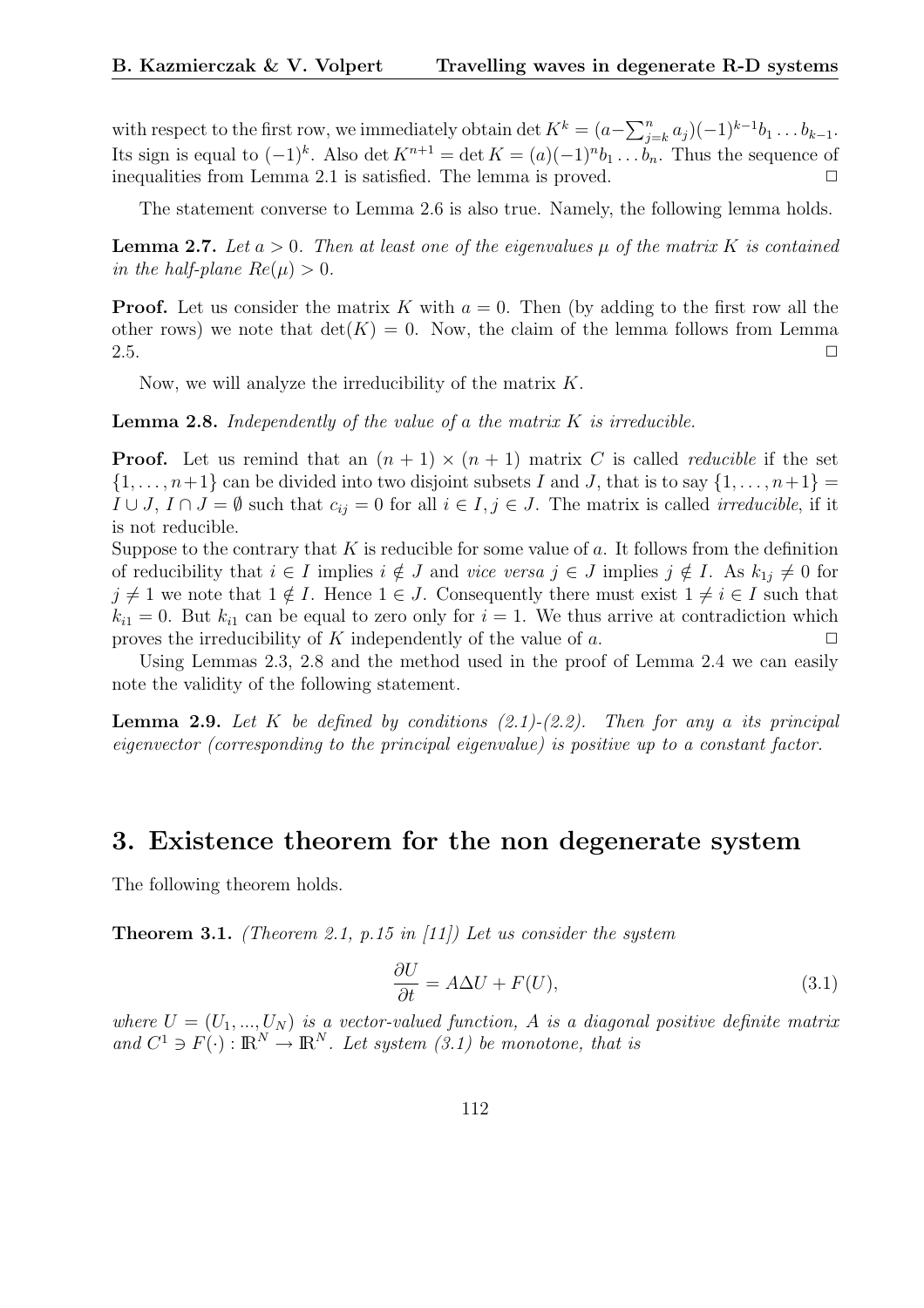$$
\frac{\partial F_i}{\partial U_j} \ge 0, \qquad i, j = 1, ..., N, i \ne j.
$$

Further, let the function  $F(U)$  vanish in a finite number of points w<sub>-</sub>, w<sub>+</sub> and  $U_k$ , (k = 1, ..., m) with  $w_- < U_k < w_+$ . Let us assume that all the eigenvalues of the matrices  $\partial F(w_+)$  and  $\partial F(w_+)$  lie in the left half-plane, and that the matrices  $F(\mathbf{U}_k)$ ,  $(k = 1, ..., m)$ are irreducible and have at least one eigenvalue in the right half-plane. Then there exists a unique monotone travelling wave, that is a constant  $q$  and a twice continuously differentiable monotone vector-valued function  $U(\xi)$ ,  $\xi = x - qt$ , satisfying the system

$$
AU'' + qU' + F(U) = 0,\t\t(3.2)
$$

such that  $U_j'(\xi) > 0$  for all  $j = 1, ..., N$ ,  $\xi \in \mathbb{R}^1$ , and

$$
\lim_{\xi \to \pm \infty} U(\xi) = w_{\pm}, \quad \lim_{\xi \to \pm \infty} U'(\xi) = 0.
$$

By means of the results of Section 2 and Theorem 3.1 one can easily check the validity of the existence theorem for the travelling wave solutions to system (1.1) with positive diffusion coefficients.

**Theorem 3.2.** Let Assumption 1.1 be satisfied. Let  $D, D_1, \ldots, D_n$  be positive. Then there exists a unique monotone heteroclinic solution to system  $(1.9)-(1.10)$  satisfying conditions  $(1.8).$ 

#### 4. A priori estimates of the solutions

Now using the special structure of the considered system we will estimate the derivatives of the heteroclinic solutions to system  $(1.9)-(1.10)$  together with the speed q. Our aim is mainly to examine the properties of the heteroclinic solutions as the coefficients  $D_i$ ,  $i = M+1, \ldots, n$ , tend to zero. The estimates obtained in this section will be used to prove the existence of a solution to the system with  $D_i = 0, i = M + 1, \ldots, n$ .

**Lemma 4.1.** For any  $C^2$  monotone heteroclinic solution  $(u, v_1, \ldots, v_n)(\cdot)$  of system (1.9)- $(1.10)$  we have the estimates

$$
||u||_{C^{3}(\mathbb{R}^{1})} < C_{u}, \quad ||v_{i}||_{C^{3}(\mathbb{R}^{1})} < C_{v}, \quad i = 1, ..., M,
$$
  

$$
||v_{i}||_{C^{2}(\mathbb{R}^{1})} < C_{v}, \quad i = M + 1, ..., n.
$$
 (4.1)

The constants  $C_u$  and  $C_v$  can be chosen independent of q.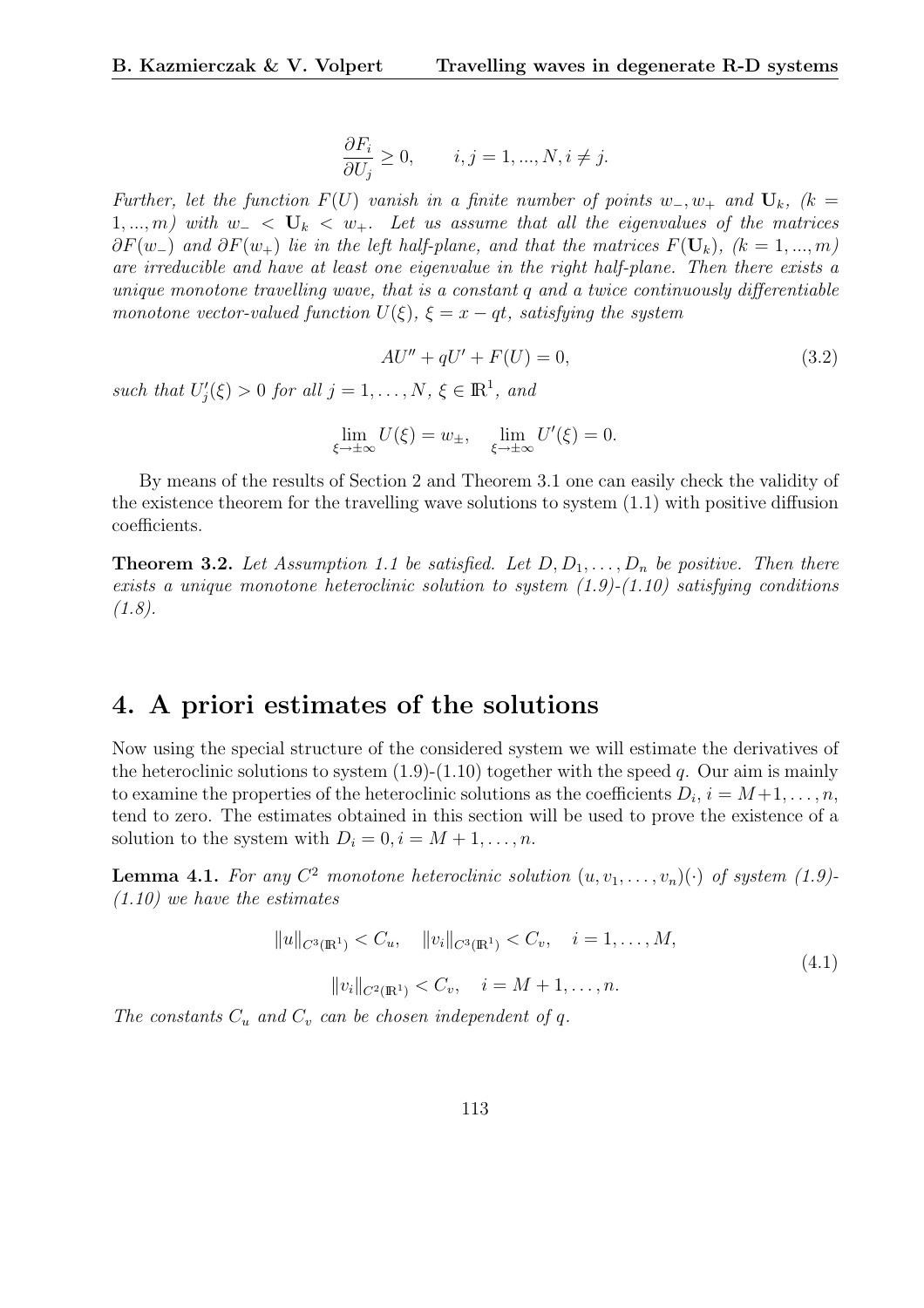**Proof.** First let us estimate the first derivative of the function  $u(\cdot)$ . Let us suppose that the supremum of u' is attained for some  $\xi_0 \in \mathbb{R}^1$ . As  $\lim_{\xi \to \pm \infty} u'(\xi) = 0$ , hence we must have  $u''(\xi_0) = 0$  and  $q = -G(u(\xi_0), v_1(\xi_0), \dots, v_n(\xi_0))(u'(\xi_0)^{-1})$  where we have denoted

$$
G(u, v_1, \dots, v_n) = f(u) + \sum_{i=1}^n G_i(u, v_i).
$$
 (4.2)

Multiplying Eq.(1.9) by  $u'(\xi)$  and integrating on  $(-\infty, \xi_0)$  we obtain the equality

$$
\frac{1}{2}Du'^2(\xi_0) = G(u(\xi_0), v_1(\xi_0), \dots, v_n(\xi_0)) \int_{-\infty}^{\xi_0} \frac{u'(\xi)}{u'(\xi_0)} u'(\xi) d\xi \n- \int_{-\infty}^{\xi_0} G(u(\xi), v_1(\xi), \dots, v_n(\xi)) u'(\xi) d\xi.
$$

Hence, due to the monotonicity of the functions  $u, v_1, \ldots, v_n$ , and the continuity of the function G, the right-hand side of this equation can be estimated from above by the expression

$$
C\int_{-\infty}^{\xi_0} u'(\xi)d\xi \leq Cu(\xi_0),
$$

where C is a constant independent of the value of  $\xi_0$ . As  $D > 0$  we obtain from here the global boundedness of the  $C^1$  norm of the function  $u(\cdot)$  independently of the value of q. In the same way we can prove the estimate for  $v_i'(\cdot), i = 1, \ldots, M$ . Next, note that for all  $\xi \in \mathbb{R}^1$  we have  $|qu'(\xi)| \leq |qu'(\xi_0)|$  (where  $\xi_0$  is the point of supremum of u'). Likewise, for  $i = 1, ..., M$ ,  $|qv'_i(\xi)| \leq |qv'_i(\xi_0)|$  for some  $\xi_0$ . The quantities on the right-hand sides of these inequalities are determined only by the properties of the functions  $G$  and  $G_i$  respectively. Thus using the equations for u and  $v_i$ ,  $i = 1, \ldots, M$ , we can estimate also the second derivatives of these functions. As a result we have proved that

$$
||u||_{C^{2}(\mathbb{R}^{1})} < C_{2u}, \quad ||v_{i}||_{C^{2}(\mathbb{R}^{1})} < C_{2v}, \quad i = 1, ..., M.
$$
 (4.3)

Using the results obtained above, we will now prove that the  $C<sup>1</sup>$  norms of the functions  $v<sub>k</sub>$ ,  $k = M + 1, \ldots, n$ , are also bounded without imposing any lower bounds for the coefficients  $D_k > 0$ . Suppose that  $v'_k(\cdot)$  attains its global maximum at  $\xi = \xi_0$ . (Then  $\xi_0$  must be finite as  $v'_k(\xi) \to 0$  for  $\xi \to \pm \infty$ .) Differentiating the k-th  $(k = M + 1, \ldots, n)$  equation of system  $(1.10)$  with respect to  $\xi$  we obtain the following equation

$$
0 = D_k v_k'''(\xi_0) - G_{k,v_k}(u(\xi_0), v_k(\xi_0))v'_k(\xi_0)
$$

$$
-G_{k,u}(u(\xi_0), v_k(\xi_0))u'(\xi_0).
$$

As  $\xi_0$  is the point of the global maximum of  $v'_k$  we must have  $v'''_k(\xi_0) \leq 0$ . Now, independently of  $\xi_0$ ,

$$
G_{k,v_k}(u(\xi_0), v_k(\xi_0)) \ge B_k > 0,
$$
\n(4.4)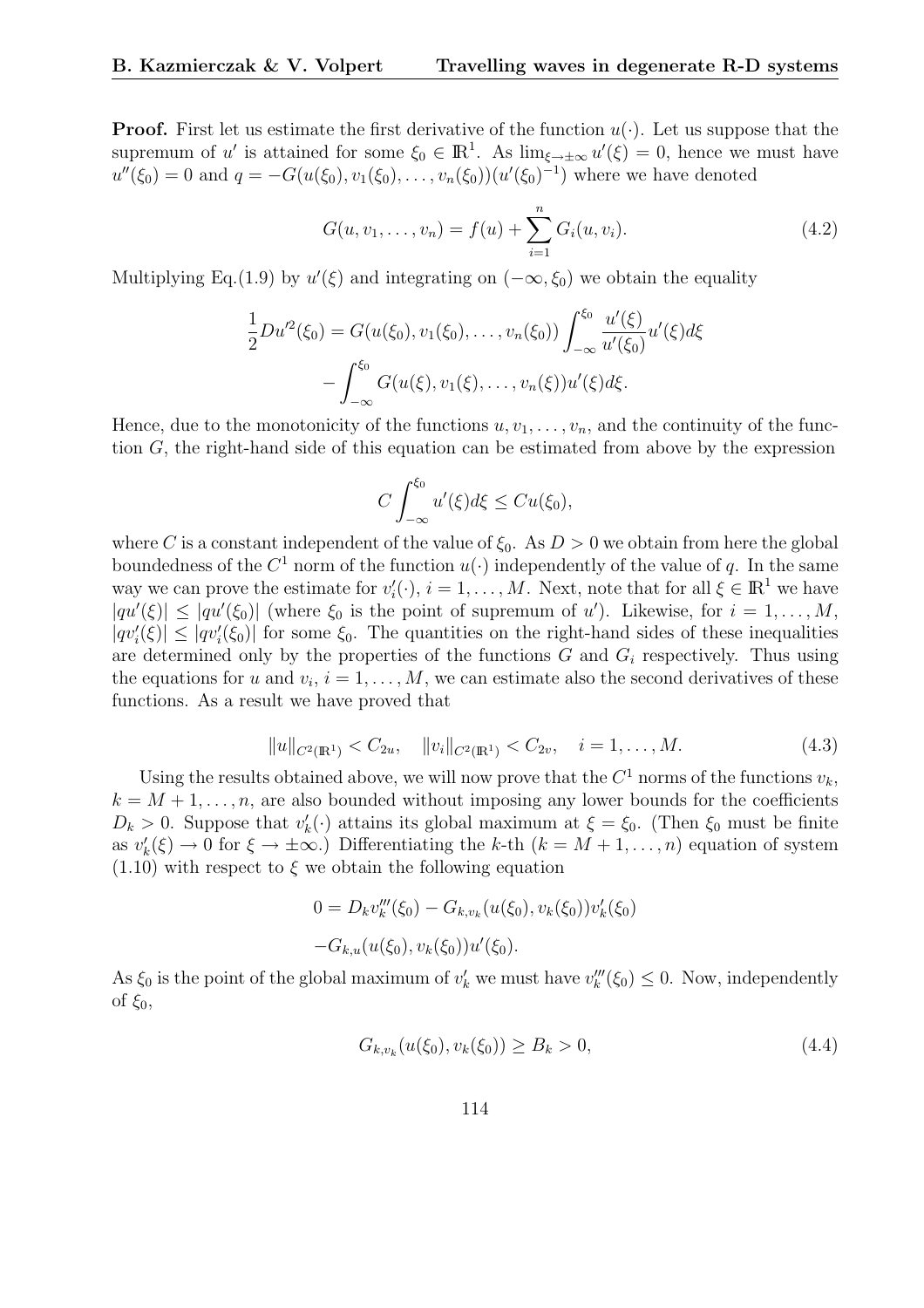(see point 3. of Assumption 1.1) so the sum of the first two terms at the right hand side can be annihilated only by the third term as  $-G_{k,u}(u(\xi_0), v_k(\xi_0)) > 0$ . However, the last quantity is bounded for any  $P_1 \leq (u, v) \leq P_3$ . Thus also  $v'_k(\cdot)$  must be bounded in its  $C^1$ norm for all  $k \in \{M+1,\ldots,n\}$ .

Finally, let us estimate the behavior of the second derivatives of the functions  $v_k$ ,  $k =$  $M + 1, \ldots, n$ , independently of the values of  $D_k > 0$ . These estimates are also based on inequalities (4.4). Namely, differentiating twice the equation for  $v_k$ ,  $k = M + 1, \ldots, n$ , (see Remark ref1) we obtain for  $\xi = \xi_0$ 

$$
0 = D_k v_k'''(\xi_0) + q v_k'''(\xi_0) - G_{k,v_k}(u(\xi_0), v_k(\xi_0))v_k''(\xi_0) -
$$
  
\n
$$
G_{k,v_k v_k}(u(\xi_0), v_k(\xi_0))v_k'(\xi_0)v_k'(\xi_0) - G_{k,u}(u(\xi_0), v_k(\xi_0))u''(\xi_0) -
$$
  
\n
$$
2G_{k,u v_k}(u(\xi_0), v_k(\xi_0))u'(\xi_0)v_k'(\xi_0) - G_{k,u u}(u(\xi_0), v_k(\xi_0))u'(\xi_0)u'(\xi_0).
$$

(In fact  $G_{k,u} \equiv 0$ , but it is not essential.) Suppose that  $v''_k$  attains its global maximum (minimum) at  $\xi = \xi_0$ . Then  $v_k'''(\xi_0) = 0$  and  $v_k''''(\xi_0) \leq 0$   $(v_k''''(\xi_0) \geq 0)$ . Thus using the inequality (4.4) we infer that  $|v''_k(\xi_0)|$  can be estimated by  $|u|_{C^2(\mathbb{R}^1)}$  and  $|v|_{C^1(\mathbb{R}^1)}$ .

Now, differentiating the equations for  $u, v_1, \ldots, v_M$  and using the arguments leading to the estimates of the second derivatives of these functions, we obtain the estimates of their third derivatives. We have thus completed the estimates  $(4.1)$ . The lemma is proved.  $\Box$ 

The estimates of the derivatives of the monotone solutions allow us to estimate the absolute value of the wave speed  $q$ . To simplify the notation we will use the notation

$$
U := (U_1, U_2, \dots, U_{n+1}) := (u, v_1, \dots, v_n), \quad F_1(U) := G(u, v_1, \dots, v_n),
$$
  
\n
$$
F_j(U) := -G_{j-1}(u, v_{j-1}), \quad j = 2, \dots, n+1, \quad F(U) := (F_1(U), F_2(U), \dots, F_{n+1}(U)),
$$
\n
$$
(4.5)
$$

with  $G$  defined in  $(4.2)$ .

**Lemma 4.2.** Let F be defined as above. Let  $N(P_1)$  and  $N(P_3)$  denote the eigenvectors corresponding to the Perron-Frobenius eigenvalue of  $\partial F(P_1)$  and  $\partial F(P_3)$  respectively. Then there exist  $r > 0$  and  $\vartheta > 0$  such that for each  $i \in \{1, \ldots, n+1\}$ 

$$
dist(U, W_{0i}) < \vartheta(r) \implies F_i(U) < 0,
$$
\n
$$
dist(U, W_{1i}) < \vartheta(r) \implies F_i(U) > 0,
$$

where

$$
W_{0i} = \{ U : P_1 \le U \le P_1 + rN(P_1), U_i = [P_1 + rN(P_1)]_i \},
$$
  
\n
$$
W_{1i} = \{ U : P_3 \ge U \ge P_3 - rN(P_3), U_i = [P_3 - rN(P_3)]_i \}.
$$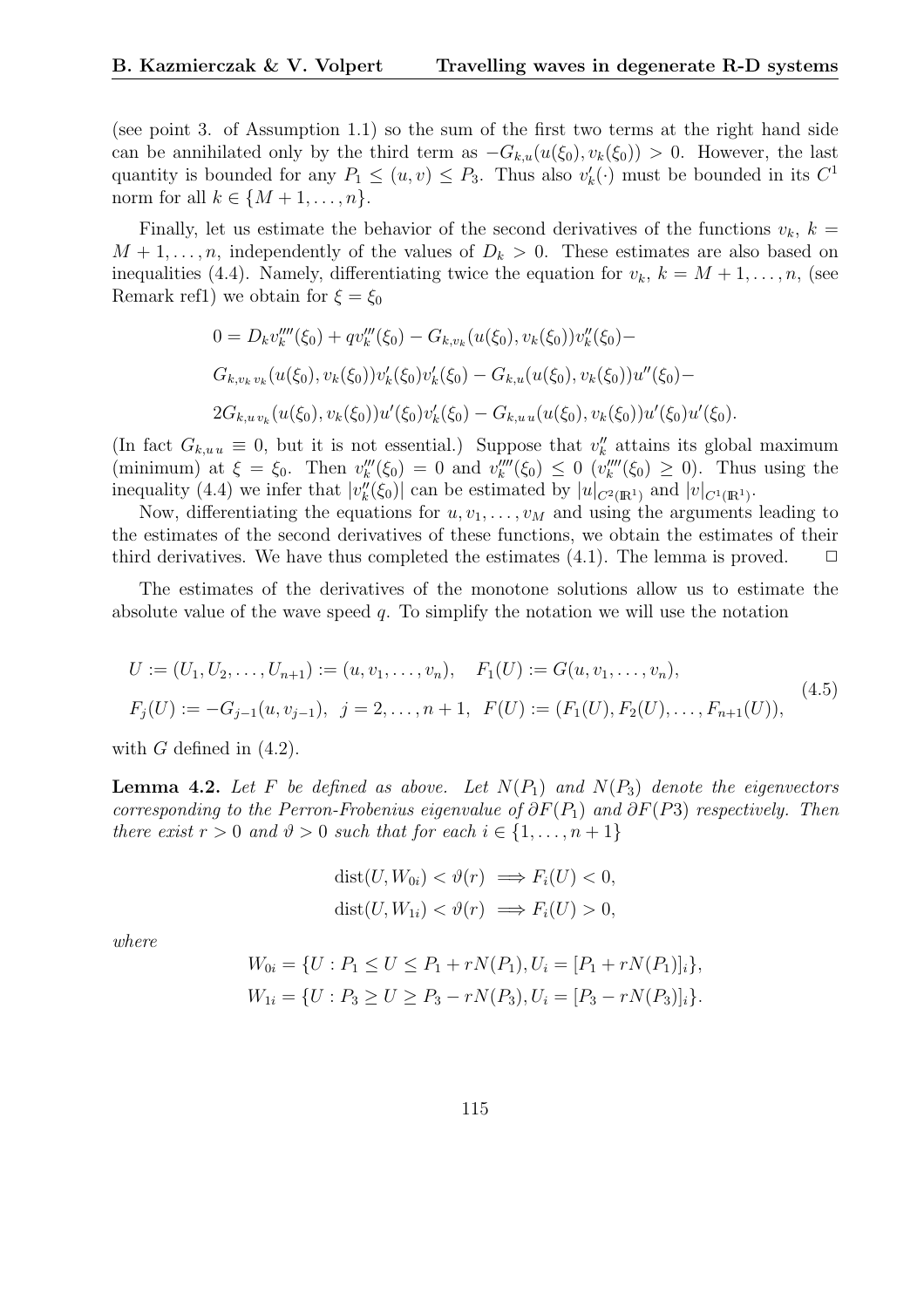**Proof.** Let  $\mu_{PF}$  denote the Perron-Frobenius eigenvalue of  $\partial F(P_1)$ . Then r may be taken so small that  $F(P_1 + rN(P_1)) = r \partial F N(P_1) + o(r) < \frac{1}{2}$  $\frac{1}{2}r\mu_{PF}N(P_1)$ . By means of conditions  $(2.1),(2.2)$  we conclude that  $F_i(U) < 0$  for  $U \in W_{0i}$ . Consequently, there exists  $\vartheta = \vartheta(r) > 0$ such that the first of the above relations is satisfied. In the same way we prove the second relation.  $\Box$ 

**Lemma 4.3.** Let F and r be the same as in Lemma 4.2. Then for any point  $U \in W_0 =$  $\{U : P_1 \leq U \leq P_1 + rN(P_1), U \neq P_1\}$  there exists  $i \in \{1, ..., n+1\}$  such that  $F_i(U) < 0$ . Likewise, for any point  $U \in W_1 = \{U : P_3 \geq U \geq P_3 - rN(P_3), U \neq P_3\}$  there exists  $i \in \{1, ..., n+1\}$  such that  $F_i(U) > 0$ .

**Proof.** Let us take an arbitrary point  $U = (U_1, \ldots, U_{n+1}) \in W_0$ . Let

$$
\widetilde{r} = \max_{j} (U_j - P_{1j})(rN_j(P_1))^{-1} = (U_k - P_{1k})(rN_k(P_1))^{-1}
$$

for some  $k \in \{1, \ldots, n+1\}$ . (Let us remind that the components of the Perron-Frobenius eigenvectors are strictly positive according to Lemma 2.9.) As  $\tilde{r} \leq r$  then it follows from the proof of Lemma 4.2 that it holds with r replaced by  $\tilde{r}$  and  $\vartheta(r)$  replaced by  $\vartheta(\tilde{r})$ . Consequently,  $F_k(U) < 0$  for  $U \in \widetilde{W}_{0k} = \{U : P_1 \leq U \leq P_1 + \widetilde{r}N(P_1), U_k = P_{1k} + \widetilde{r}N_k(P_1)\}.$ In the same way we consider the parallelepiped  $W_1$ . The lemma is proved.  $\Box$ 

The proofs of Lemmas 4.2 and 4.3 are based on considerations in [1], [11]. As a corollary to Lemma 4.3 we have the following lemma.

**Lemma 4.4.** Let  $F$  be the same as in Lemma 4.2. Then there does not exist a point  $U, 0 < | U | < \delta$ ,  $\delta$  sufficiently small, such that  $F_i(U) \geq 0$  for all  $i \in \{1, \ldots, n+1\}$ . Likewise there does not exist a point  $U, 0 < |P_3 - U| < \tilde{\delta}, \tilde{\delta}$  sufficiently small, such that  $F_i(U) \leq 0$  for *all*  $i \in \{1, ..., n+1\}$ .

**Proof.** It suffices to take  $\tilde{\delta} < r$  and apply Lemma 4.3.

We are able now to obtain a priori estimates for q.

**Lemma 4.5.** If  $(q, U(\cdot))$  is a strictly monotone heteroclinic pair for system (1.9)-(1.10), then  $|q| < Q$ , where Q is independent of U.

**Proof.** Since  $U(\xi) \to P_1$  monotonically as  $\xi \to -\infty$ , then there must exist an index i and  $\xi = \xi_0$  such that  $U(\xi)$  enters the region  $P_1 \leq U \leq P + rN(P_1)$  through the (closed) set  $W_{0i}$ , i.e.  $U(\xi_0) \in W_{0i}$  (see Lemma 4.2). Let us take  $\xi_1 < \xi_0$  such that  $U_i(\xi_0) - U_i(\xi_1) = \frac{\vartheta}{2}$ . Integrating the *i*-th equation of system  $(1.9)-(1.10)$  we obtain

$$
R_1 + q\frac{\vartheta}{2} + \int_{\xi_1}^{\xi_0} F_i(U(s))ds = 0,
$$
\n(4.6)

where  $|R_1| \in (0, \max\{C_u, C_v\})$  according to Lemma 4.1 and  $F_i(U(s)) < 0$  for  $s \in (\xi_1, \xi_0)$ according to Lemma 4.4. If  $q \leq 0$  then  $q \geq -2R_1\theta^{-1}$ . If  $q > 0$ , then the analysis of the behavior of the heteroclinic trajectory near the  $P_3$  allows us to obtain the upper bound for  $q$ .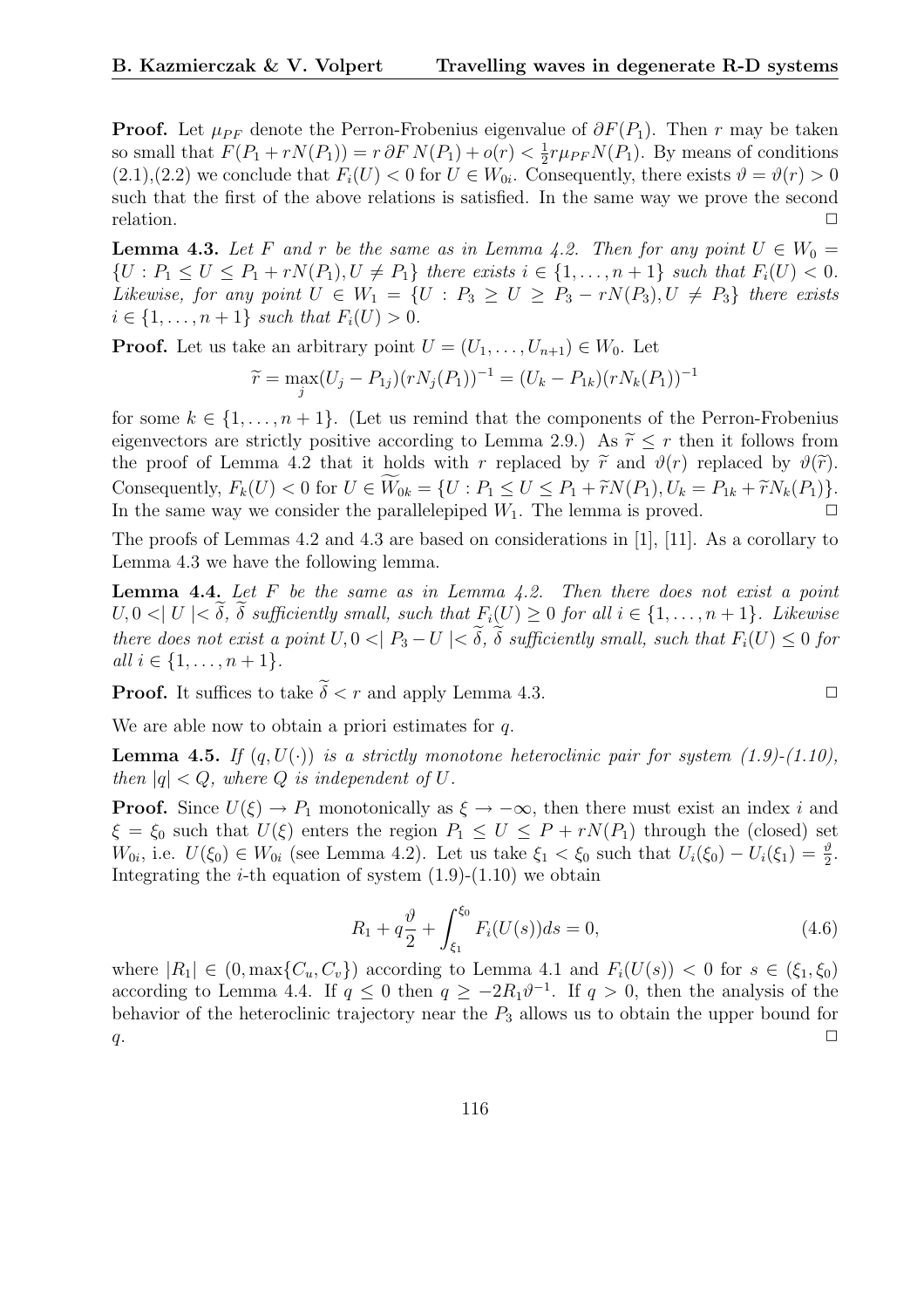#### 5. Existence of a solution to the degenerate system

In this section we will prove the existence of a heteroclinic solution of system  $(1.9)-(1.10)$ with  $D_i = 0$  for  $i = M + 1, \ldots, n$ . The proof will be carried out by passing to the limit  $D_i \rightarrow 0$  in the family of solutions for the non degenerate system (with  $D_i > 0$ ).

For  $D_i = 0$ ,  $i = M + 1, \ldots, n$ , and for  $q \neq 0$ , system  $(1.9)-(1.10)$  can be written as a first order system of ODEs of the form

$$
u' = z
$$
  
\n
$$
v'_{i} = z_{i}, \quad i = 1, ..., M,
$$
  
\n
$$
z' = \frac{1}{D} \left[ -qz - f(u) - \sum_{k=1}^{n} G_{k}(u, v_{k}) \right],
$$
  
\n
$$
z'_{i} = \frac{1}{D_{i}} \left[ -qz_{i} + G_{i}(u, v_{i}) \right], \quad i = 1, ..., M,
$$
  
\n
$$
v'_{i} = \frac{1}{q} G_{i}(u, v_{i}), \quad i = M + 1, ..., n.
$$
\n(5.1)

We will also consider the system linearized around the point

$$
(u_2, v_1^2, \ldots, v_M^2, 0, \underbrace{0, \ldots, 0}_{M \text{ times}}, v_{M+1}^2, \ldots, v_n^2)
$$

(which corresponds to  $P_2$ ):

$$
Z' = LZ,\tag{5.2}
$$

where  $Z = (h_u, h_{*1}, \dots, h_{*M}, h_z, h_1, \dots, h_n)^T$ ,

|       | $\boldsymbol{0}$                                                                     | $\boldsymbol{0}$ | $\sim 100$  | $\mathbf{0}$               | $\mathbf{1}$            | $\overline{0}$                 | $\ldots$         | $\overline{\phantom{0}}$   | $\mathbf{0}$                            | $\sim$ $\sim$ $\sim$ | 0                |                          |       |
|-------|--------------------------------------------------------------------------------------|------------------|-------------|----------------------------|-------------------------|--------------------------------|------------------|----------------------------|-----------------------------------------|----------------------|------------------|--------------------------|-------|
|       | $\boldsymbol{0}$                                                                     | $\mathbf{0}$     | $\ddots$    | $\mathbf{0}$               | $\overline{0}$          | $\mathbf{1}$                   | $\ddots$         | $\overline{0}$             | $\mathbf{0}$                            | $\ldots$             | $\overline{0}$   |                          |       |
|       | $\cdots$                                                                             | $\cdots$         |             | $\cdots$                   |                         | $\cdots$                       | .                | .                          | .                                       | $\cdots$             | $\cdots$         |                          |       |
|       | $\boldsymbol{0}$                                                                     | $\mathbf{0}$     | $\ldots$    | $\mathbf{0}$               | $\overline{0}$          | $\overline{0}$                 | $\ldots$         | $\mathbf{1}$               | $\overline{0}$                          | $\ldots$             | $\boldsymbol{0}$ |                          |       |
|       | $\frac{1}{D}[-a+\sum_{i=1}^n a_i] - \frac{1}{D}b_1$ $-\frac{1}{D}b_M - \frac{1}{D}q$ |                  |             |                            |                         | $\overline{\mathbf{0}}$        | $\sim$ 10 $\sim$ | $\overline{0}$             | $-\frac{1}{D}b_{M+1}$ $-\frac{1}{D}b_n$ |                      |                  |                          |       |
| $L =$ | $-\frac{1}{D_1}a_1$                                                                  | $rac{1}{D_1}b_1$ | $\sim 1000$ | $\overline{0}$             | $\overline{\mathbf{0}}$ | $-\frac{1}{D_1}q \quad \ldots$ |                  | $\overline{\phantom{0}}$   | $\overline{0}$                          | $\sim$ $\sim$        | $\boldsymbol{0}$ | $\overline{\phantom{a}}$ | (5.3) |
|       | $\cdots$                                                                             | $\cdots$         |             |                            | .                       |                                |                  |                            | .                                       | $\cdots$             | $\cdots$         |                          |       |
|       | $-\frac{1}{D_M}a_M$                                                                  | $\boldsymbol{0}$ |             | $\cdots \frac{1}{D_M} b_M$ | $\overline{\mathbf{0}}$ | $\boldsymbol{0}$               |                  | $\cdots$ $-\frac{1}{D_M}q$ | $\boldsymbol{0}$                        | $\sim$ $\sim$ $\sim$ | $\boldsymbol{0}$ |                          |       |
|       | $-\frac{1}{q}a_{M+1}$                                                                | $\boldsymbol{0}$ | $\ldots$    | $\bf{0}$                   | $\boldsymbol{0}$        | $\overline{0}$                 | $\ldots$         | $\overline{0}$             | $rac{1}{q}b_{M+1}$                      | $\ldots$ .           | $\boldsymbol{0}$ |                          |       |
|       | $\cdots$                                                                             | $\cdots$         | $\cdots$    | .                          | .                       |                                | .                | .                          | .                                       | $\cdots$             | .                |                          |       |
|       | $-\frac{1}{a}a_n$                                                                    | $\mathbf{0}$     | $\ldots$    | $\mathbf{0}$               | $\overline{0}$          | $\overline{0}$                 | $\ldots$         | $\overline{0}$             | $\mathbf{0}$                            | $\sim$ $\sim$ $\sim$ | $rac{1}{a}b_n$   |                          |       |

with  $a, a_i$  and  $b_i$  satisfying (2.2) and (2.4) for  $k = 2$ .

First we will prove that while decreasing the coefficients  $D_i$ ,  $i = M + 1, \ldots, n$ , to zero the heteroclinic solution joining  $P_1$  with  $P_3$  cannot split into two waves joining in turn the points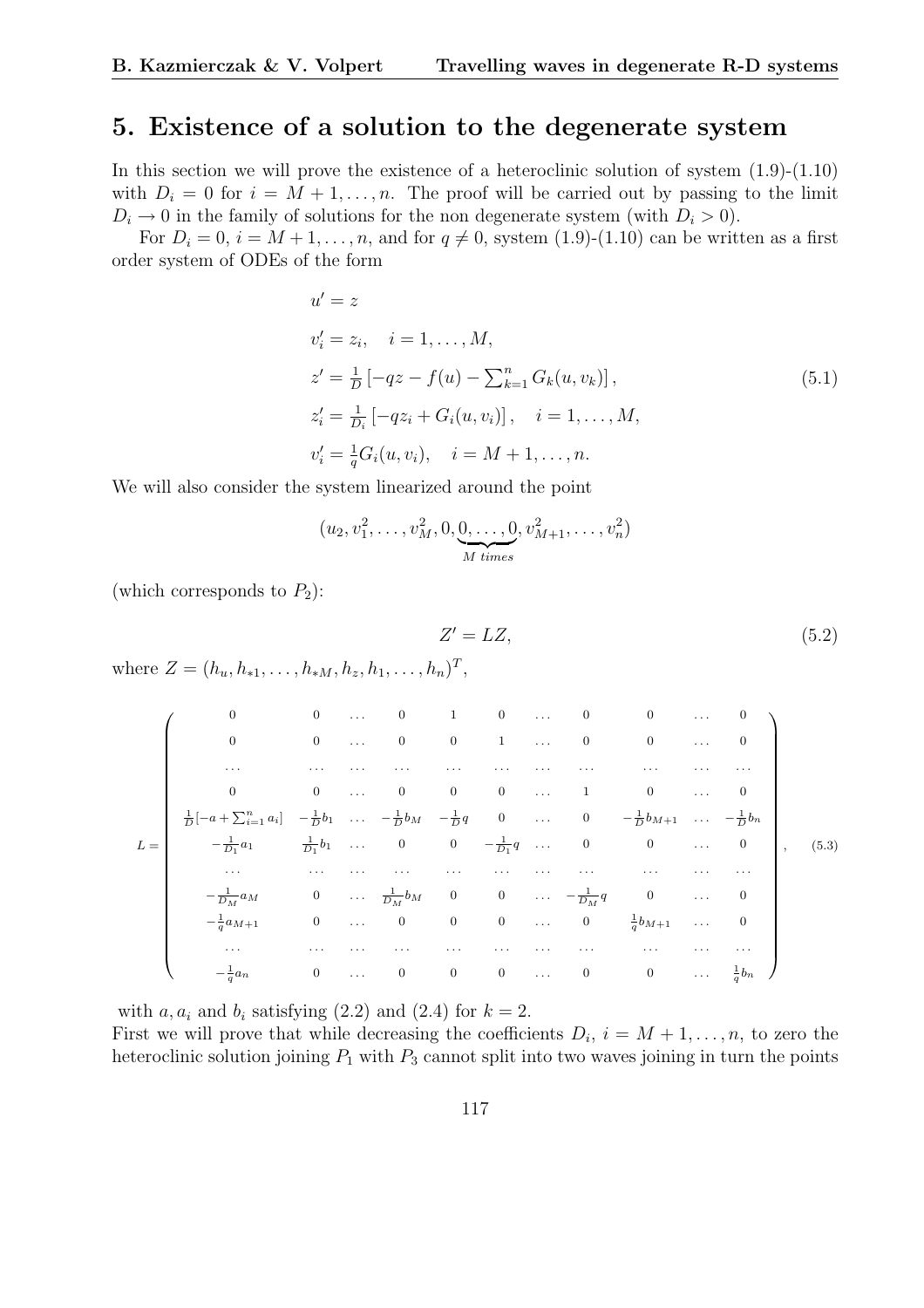$P_1$  with  $P_2$  and  $P_2$  with  $P_3$ . (For the details see [5], p.478.) Suppose to the contrary that the above splitting into the two heteroclinics is possible. These waves would be a limit of heteroclinics with positive first derivatives. Then, for a fixed  $q \neq 0$  there would exist simultaneously:

- 1. nonnegative eigenvalue  $\lambda_+$  of the matrix (5.3) with  $a > 0$  and a corresponding eigenvector  $N_{2+} = (h_u, h_{*1}, \ldots, h_{*M}, h_z, h_1, \ldots, h_n)^T$  with nonnegative components
- 2. non positive eigenvalue  $\lambda$  of the matrix (5.3) with  $a > 0$  and a corresponding eigenvector  $N_{2-} = (h_u, h_{*1}, \ldots, h_{*M}, h_z, h_1, \ldots, h_n)^T$  with  $h_u \geq 0$ ,  $h_{*k} \geq 0$ ,  $h_z \leq 0$ ,  $h_k \leq 0$  for  $k = 1, \ldots, M$  and and  $h_k \geq 0$  for  $k = M + 1, \ldots, n$ .

Their existence follows from the fact the first heteroclinic trajectory starts from  $P_2$  into the set  $\{(U : U - P_2 \geq 0 \text{ componentwise}\}\)$  as  $\xi$  increases from  $(-\infty)$ , whereas the second trajectory achieves  $P_2$  from the set  $\{(U : U - P_2 \leq 0 \text{ componentwise}\}\)$  as  $\xi$  tends to  $(\infty)$ .

The following lemma holds.

**Lemma 5.1.** For a fixed  $q \neq 0$  the properties 1 and 2 cannot be fulfilled simultaneously.

**Lemma 5.2.** Assume that  $a < 0$  and  $a_k, b_k > 0$ . Then no eigenvalue of the matrix (5.3) can have its real part equal to zero.

**Proof.** Let  $\hat{D} := \text{diag}(D, D_1, \dots, D_M, 0, \dots, 0)$ . Suppose to the contrary that there exists an eigenvector  $\widetilde{N} \in \mathbb{R}^{n+M+2}$  of matrix (5.3) corresponding to a purely imaginary pair of eigenvalues  $\lambda = \pm i\kappa$ . Now, let  $N := (h_u, h_{*1}, \ldots, h_{*M}, h_{M+1}, \ldots, h_n)^T$  (in the notation of Eq.(5.2)), where  $h_u, h_{*1}, \ldots, h_{*M}, h_{M+1}, \ldots, h_n$  are the components of the eigenvector  $\widetilde{N}$ . Then it is easy to see that the eigenvalue ik and N would satisfy the relation:

$$
(-\hat{D}\kappa^2 + i q \kappa + \partial F)N = 0,
$$

which can be written as

$$
(-\hat{D}\kappa^2 + \partial F)N = -\mathbf{i}q\kappa N,
$$

This means that the matrix  $(-\hat{D}\kappa^2 + \partial F)$  has a purely imaginary eigenvalue and the corresponding eigenvector N. But this impossible due to Lemmas 2.5 and 2.6.  $\Box$ 

When  $D > 0, D_i > 0, i = 1, \ldots, n$ , every component of the heteroclinic solutions  $U(\xi)$ provided by Theorem 3.2 are monotonically increasing. Consequently the solutions to system (5.1), if they exist, obtained by passing to the limit  $D_i \to 0$  are non decreasing. As  $\xi \to \pm \infty$ the trajectories of these solutions in the  $(n+2+M)$ -dimensional phase-space are tangent to the eigenvectors of the linearization matrices for system (5.1) at the starting and ending points of the heteroclinic solution respectively, i.e. at the points:

$$
(u, v_1, \ldots, v_M, z, z_1, \ldots, z_M, v_{M+1}, \ldots, v_n) = (u_1, v_1^1, \ldots, v_M^1, 0, 0, \ldots, 0, v_{M+1}^1, \ldots, v_n^1)
$$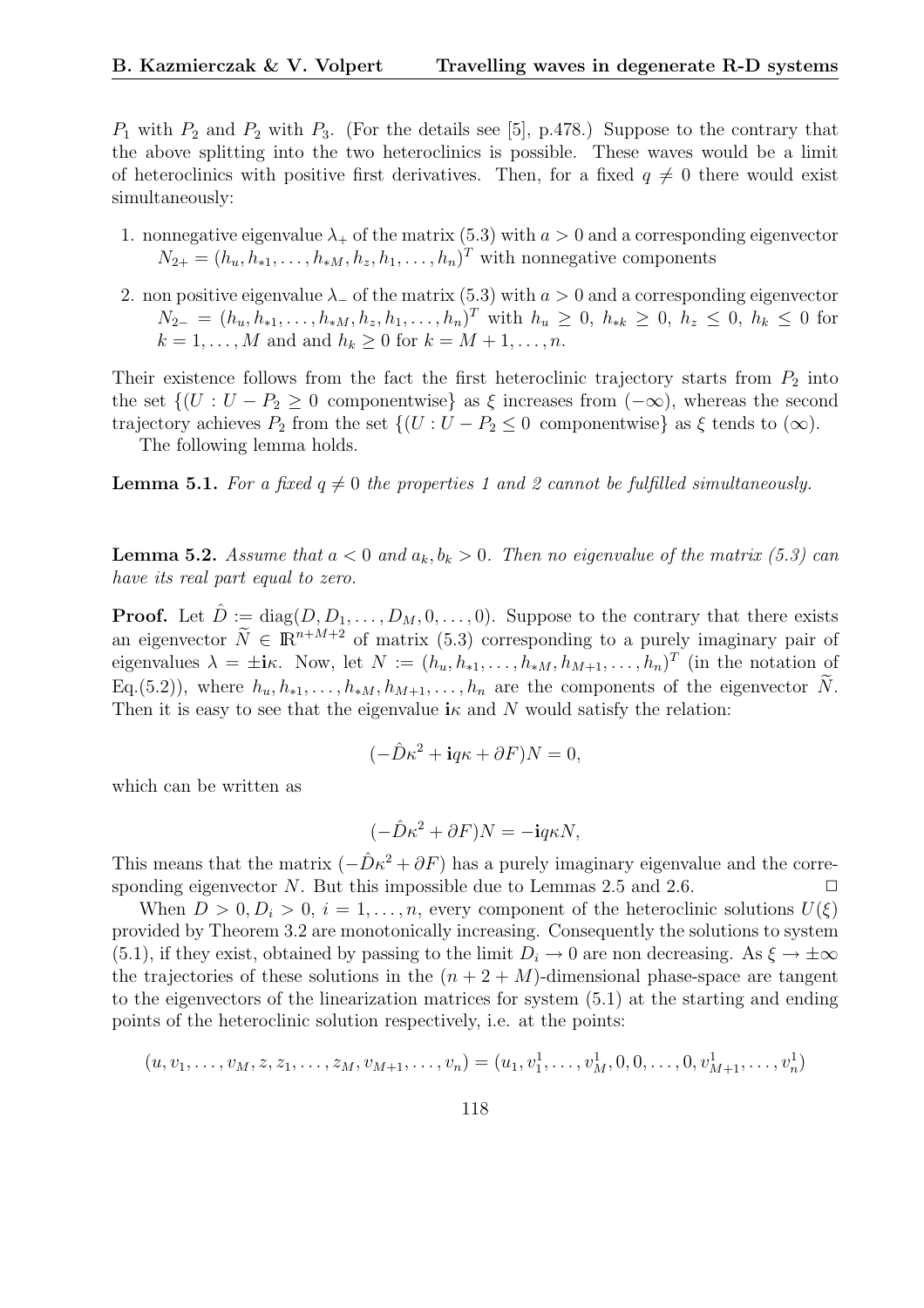and

$$
(u, v_1, \ldots, v_M, z, z_1, \ldots, z_M, v_{M+1}, \ldots, v_n) = (u_3, v_1^3, \ldots, v_M^3, 0, 0, \ldots, 0, v_{M+1}^3, \ldots, v_n^3)
$$

respectively. According to Lemma 5.2, the eigenvalues corresponding to these eigenvectors must be positive (as  $\xi \to -\infty$ ) and negative (as  $\xi \to \infty$ ). Moreover, the solutions are non decreasing, so if the components of these eigenvectors corresponding to  $(u, v_1, \ldots, v_n)$ are chosen nonnegative, then the components corresponding to  $(z, z_1, \ldots, z_M)$  should be nonnegative for  $\xi = -\infty$  and non positive for  $\xi = \infty$ . The following additional properties can be proved.

**Lemma 5.3.** Let  $q \neq 0$ ,  $a \neq 0$  and Let  $N = (h_u, h_{*1}, \ldots, h_{*M}, h_z, h_1, \ldots, h_n)^T$  be an eigenvector of the linearization matrix (5.3) corresponding to an eigenvalue  $\lambda$  such that:

- 1. if  $\lambda > 0$ , then N has nonnegative components,
- 2. if  $\lambda < 0$ , then  $h_u \geq 0$ ,  $h_{*k} \geq 0$ ,  $h_z \leq 0$ ,  $h_k \leq 0$  for  $k = 1, \ldots, M$  and  $h_k > 0$  for  $k = M + 1, \ldots, n$ .

Then the inequalities concerning  $\lambda$  and the components of the vector N are strict.

Using Lemma 5.2 we can easily verify the validity of the next lemma.

**Lemma 5.4.** Let  $L_1$  and  $L_3$  denote the linearization matrices at the points  $P_1$  and  $P_3$  respectively. Then all the eigenvalues of both  $L_1$  and  $L_3$  have non zero real parts. The number of eigenvalues with positive and negative real parts is the same for  $L_1$  and  $L_3$ .

**Proof** The first part follows from Lemma 5.2. Let  $a^{[1]}, a^{[1]}_k$  $a_k^{[1]}, b_k^{[1]}$  and  $a^{[3]}, a_k^{[3]}$  $k^{[3]}$ ,  $b_k^{[3]}$  denote the parameters of the matrices  $L_1$  and  $L_3$  respectively. Let us define the homotopy  $a(s)$  =  $a^{[1]} + s(a^{[3]} - a^{[1]}), a_k(s) = a^{[1]}_k + s(a^{[3]}_k - a^{[1]}_k)$  $\binom{[1]}{k},\ b_s=b_k^{[1]}+s(b_k^{[3]}-b_k^{[1]}$  $\binom{[1]}{k}$ , with  $s \in [0, 1]$ . During the homotopy the eigenvalues of the matrix determined by parameters corresponding to  $s \in [0, 1]$  change continuously. However their real parts cannot be equal to zero according to Lemma 5.2. The proof is complete.  $\Box$ 

Below, we will also need the following lemma.

**Lemma 5.5.** Consider system (1.9)-(1.10) (with  $D > 0, D_i > 0, i = 1, \ldots, n$ ). If one of the functions  $z = u', z_i = v'_i, i \in \{1, ..., n\}$ , attains a minimum equal to zero for some  $\xi = \xi_0$ then  $z(\cdot), z_1(\cdot), \ldots, z_n(\cdot) \equiv 0$ . The same is true for system (1.11)-(1.13).

**Proof.** The proof is straightforward. ◯

Let, for  $\alpha, \beta = 0, 1, 2, 3$ , with  $\Omega$  being a compact interval in  $\mathbb{R}^1$  or  $\Omega = \mathbb{R}^1$ ,

$$
B_{\alpha\beta}(\Omega) = S_{\alpha} \times \underbrace{S_{\alpha} \times \ldots \times S_{\alpha}}_{M \text{ times}} \times \underbrace{S_{\beta} \times \ldots \times S_{\beta}}_{n-M \text{ times}}
$$
(5.4)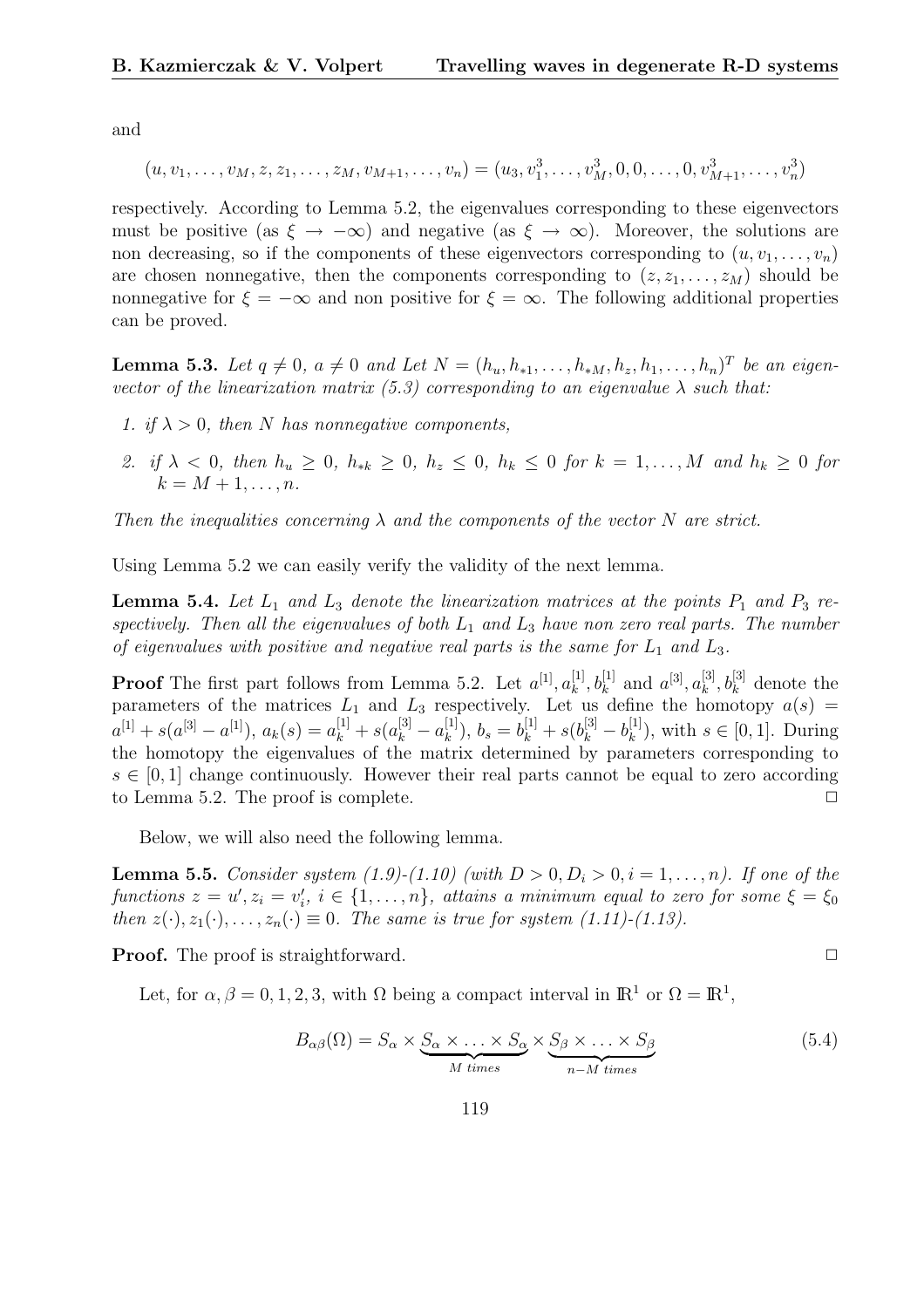where, for  $\gamma = 1, 2, 3$ ,

$$
S_{\gamma} = \{ f \in C^{\gamma}(\Omega) : \lim_{\xi \to \pm \infty} S_{\gamma}(\xi) \text{ exist}, \lim_{\xi \to \pm \infty} S_{\gamma}^{(j)}(\xi) = 0, 1 \le j \le \gamma \},
$$

whereas

$$
S_0 = \{ f \in C^0(\Omega) : \lim_{\xi \to \pm \infty} S_0(\xi) \text{ exist} \}.
$$

Here, by  $S_{\gamma}^{(j)}$  we mean the j-th derivative of  $S_{\gamma}$ .  $B_{\alpha\beta}$  are the Banach spaces with the supremum norm. To be more precise

$$
||(u, v_1, \ldots, v_n)||_{B_{\alpha\beta}} = ||u||_{S_{\alpha}} + \sum_{k=1}^M ||v_k||_{S_{\alpha}} + \sum_{k=M+1}^n ||v_k||_{S_{\beta}}, \quad ||\cdot||_{S_{\gamma}} = ||\cdot||_{C^{\gamma}(\Omega)}.
$$

Without losing generality we impose an additional condition on the heteroclinic solutions  $U = (U_1, U_2, \ldots, U_{n+1})$  (see (4.5)) to get rid of the translational symmetry. For instance we may choose it in the form

$$
U_1(0) = (u_1 + u_2)/2, \tag{5.5}
$$

where  $u_1, u_2$  are defined in Assumption 1.1. Let  $D_i = \varepsilon d_{i+1}$ , for  $i = M+1, \ldots, n$  and  $\varepsilon = 1/l$ with  $l \in \{1, 2, \ldots\}$ . Thus we have a sequence of solutions  $\{U_{[l]}\}_{l=1}^{l=\infty}$  and the corresponding speeds  $\{q_l\}_{l=1}^{l=\infty}$ .

By means of Lemma 4.1,  $(q_l, U_{[l]}) \in \mathbb{R}^1 \times B_{32}$  with  $(||U_{[l]}||_{B_{32}} + |q_l|)$  bounded uniformly with respect to *l*. Using the Arzela-Ascoli lemma we conclude that on every compact interval  $I_K = [-K, K], K > 0$ , we may find a subsequence  $\{k_l\}_{l=1}^{l=\infty}$  such that both  $U_{[k_l]}$  and  $q_{k_l}$  are converging in  $\mathbb{R}^1 \times B_{21}(I_K)$  and  $\mathbb{R}^1$  respectively. Next, from this subsequence we can choose another subsequence (denoted for simplicity in the same way) such that the sequences  $U_{[k_n]}$ and  $q_{k_n}$  are convergent in the norm of the space  $\mathbb{R}^1 \times B_{21}(I_{K+1})$ . This procedure can be continued. It follows that on every compact subset of the form  $I_N = [-N, N]$  with natural N arbitrarily large, we can find subsequences  $\{U_{[k_l]}\}_{l=1}^{l=\infty}$  and  $\{q_{k_l}\}_{l=1}^{l=\infty}$  converging to the solutions of the system  $(1.11)-(1.13)$ . By differentiation of the equations of this system we easily conclude that the limiting pair  $(Q, \Psi)$  belongs to the space  $\mathbb{R}^1 \times B_{32}$ . One can prove that the function  $\Psi(\cdot)$  connects the constant states  $P_1$  and  $P_3$  as was desired. So, according to the fact that the first derivatives of the functions  $U_{[l]}, l = \{1, 2, \ldots\}$ , are positive in  $\mathbb{R}^1$ , and tend to zero at infinities,  $\Psi'(\xi)$  must tend to 0 for  $|\xi| \to \infty$ . Moreover, as  $\xi \to \pm \infty$ , due to the monotonicity, the functions  $\Psi_1(\cdot), \Psi_2(\cdot), \ldots, \Psi_{n+1}(\cdot)$  must attain their limits. Due to condition (5.5),  $\lim_{\xi \to -\infty} \Psi(\xi) = P_1$ . Now, if it was not true that  $\lim_{\xi \to \infty} \Psi(\xi) = P_3$ , we would have  $\Psi(\xi) \to P_2$  as  $\xi \to \infty$ . But it is easy to note that then we would have another wave  $\Psi$  such that  $\Psi(\xi) \to P_2$  and  $P_3$  as  $\xi \to \pm \infty$  respectively, that is to say there would exist two waves (of the same speed q) joining the states  $P_1$  with  $P_2$  and  $P_2$  with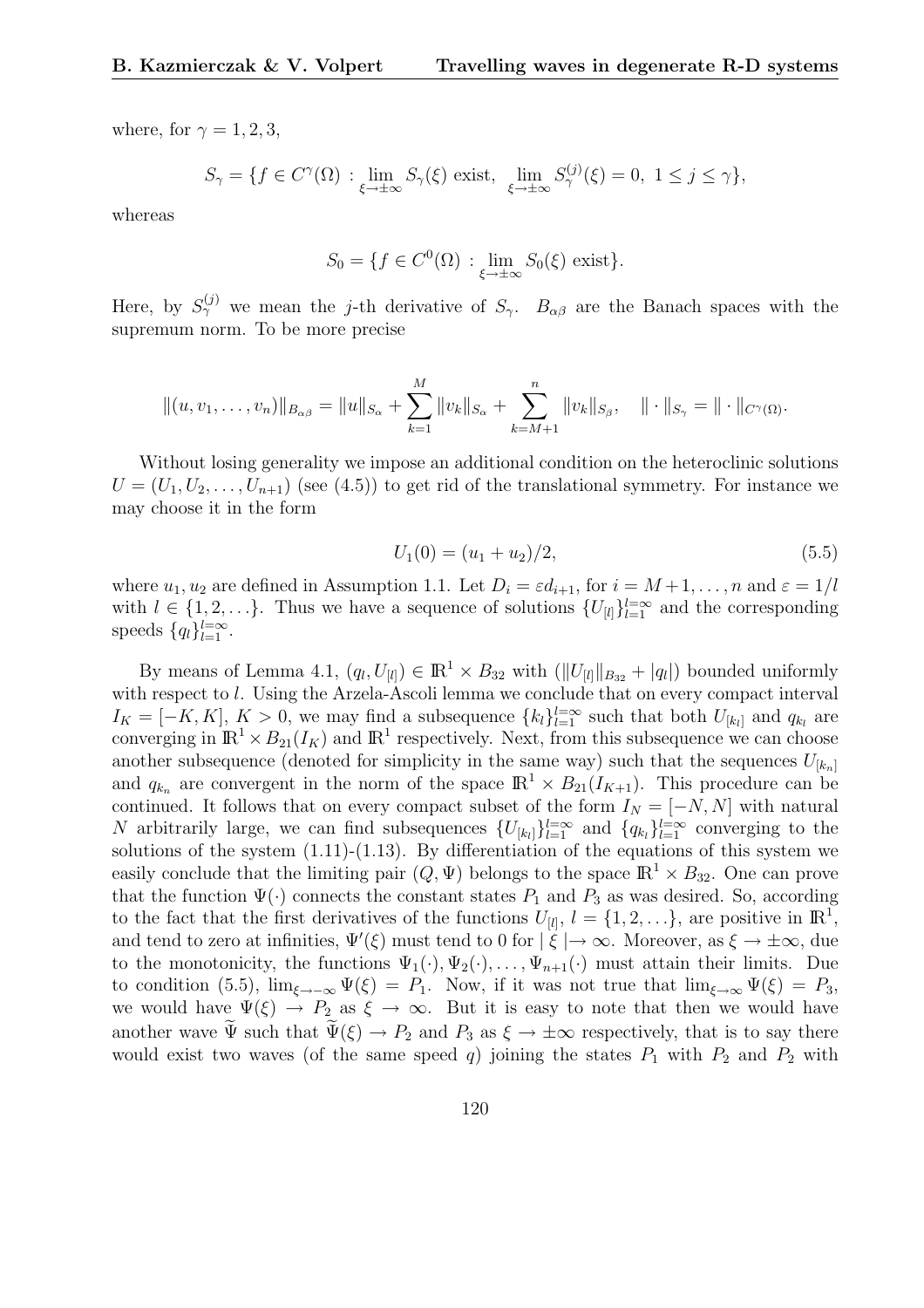$P_3$  consecutively. (Let us note that every  $U_{[l]}(\cdot)$  is a  $C^1(\mathbb{R}^1)$  function of its argument and  $\lim_{\xi\to\infty}U_{[l]}(\xi) = P_3$ . For the detailed considerations the reader is referred to [5] p.478.) If  $Q \neq 0$  then this possibility should be however excluded due to Lemma 5.1. If  $Q = 0$ , the first  $M+1$  equations decouple from the rest. It is easy to note that for this system an analogous (to Lemma 5.1) property holds (see also [11]). Thus  $\lim_{\xi\to\infty} \Psi_1(\xi) = P_1$  and consequently  $\lim_{\xi \to \infty} \Psi(\xi) = P_3$  also in this case.

Let us remind that  $q_r$  denotes the speed of the unique (in the sense of profile) monotonically increasing heterolinic solution for system (1.14)-(1.15) joining the states  $\mathcal{P}_1$  and  $\mathcal{P}_3$ . The first existence result of the paper is contained in the following theorem.

Theorem 5.1. Suppose that Assumption 1.1 is satisfied. Then there exists a heteroclinic solution to system (1.11)-(1.13), i.e. a speed q and a vector function  $(u, v_1, \ldots, v_n): \mathbb{R}^1 \to$  $\mathbb{R}^{n+1}$  satisfying conditions (1.8). This solution pair is a limit of the unique (up to a translation in ξ) heteroclinic pair for systems (1.9)-(1.10) (with  $D_i > 0$ ) as  $D_i \rightarrow 0$  for  $i = M + 1, \ldots, n$ . If  $q_r \neq 0$  then also  $q \neq 0$ .

**Proof.** From the results obtained above it follows that we only need to prove the last statement concerning the relations between q and  $q_r$ . This follows from Lemma 5.6, which is formulated and proved below.  $\Box$ 

**Lemma 5.6.** Assume that  $q_r \neq 0$ . Then for  $\varepsilon \geq 0$  sufficiently small the heteroclinic pairs  $(q, u)$  to system (1.11)-(1.13) described in Theorem 5.1 must satisfy the condition  $q \neq 0$ .

**Proof.** Suppose that there exists a subsequence  $\{k_l\}_{l=1}^{l=\infty}$  such that  $\{q_{k_l}\}_{l=1}^{l=\infty} \to 0$  as  $l \to \infty$ . Thus, according to Lemma 4.1 for every  $\rho > 0$  arbitrarily small there exists  $l_\rho$  such that  $|q_{k_l}v'_{k_l}(\xi)+1/k_lD_i v''_{k_l}(\xi)| < \rho, i=M+1,\ldots,n$ , for all  $l > l_\rho$  (and all  $\xi \in \mathbb{R}^1$ ). Using these estimates in the first  $M + 1$  equations of the system we obtain system  $(1.14)$ - $(1.15)$ perturbed by terms of the order  $O(\rho)$ . For  $\rho = 0$  (or  $l = \infty$ ) we obtain exactly system (1.14)-(1.15) (since from the last  $n - M$  equations it would follow that  $G_i(u(\xi), v_i(\xi)) \equiv 0$ ,  $i =$  $M + 1, \ldots, n$ . According to Theorem 2.1 in [11] this system has a unique monotonically increasing heteroclinic pair  $(q_r, u_r)$  (with  $q_r \neq 0$  by the assumption of the lemma). Hence we arrive at a contradiction with the fact that  $q_{k_l} \to 0$ .

Let us note that for  $q_r = 0$  proof of the existence of a solution is straightforward.

**Lemma 5.7.** Suppose that  $q_r = 0$ . Then there exists a unique heteroclinic pair  $(0, U)$  of system  $(1.11)-(1.13)$ . This pair is unique (up to a translation in  $\xi$ ) in the class of solutions with  $q = 0$  and monotone U.

**Proof.** Take  $q = 0$ . Then, the first  $M + 1$  equations separate from the rest. According to our assumptions and from Theorem 2.1, p.15 in [11] (Theorem 1) it follows that there exists a unique monotonically increasing heteroclinic solution joining the corresponding constant states  $\mathcal{P}_1$  and  $\mathcal{P}_3$ . The remaining  $n - M$  equations have the form

$$
G_i(u(\xi), v_i(\xi)) = 0, \quad i = M + 1, \dots, n.
$$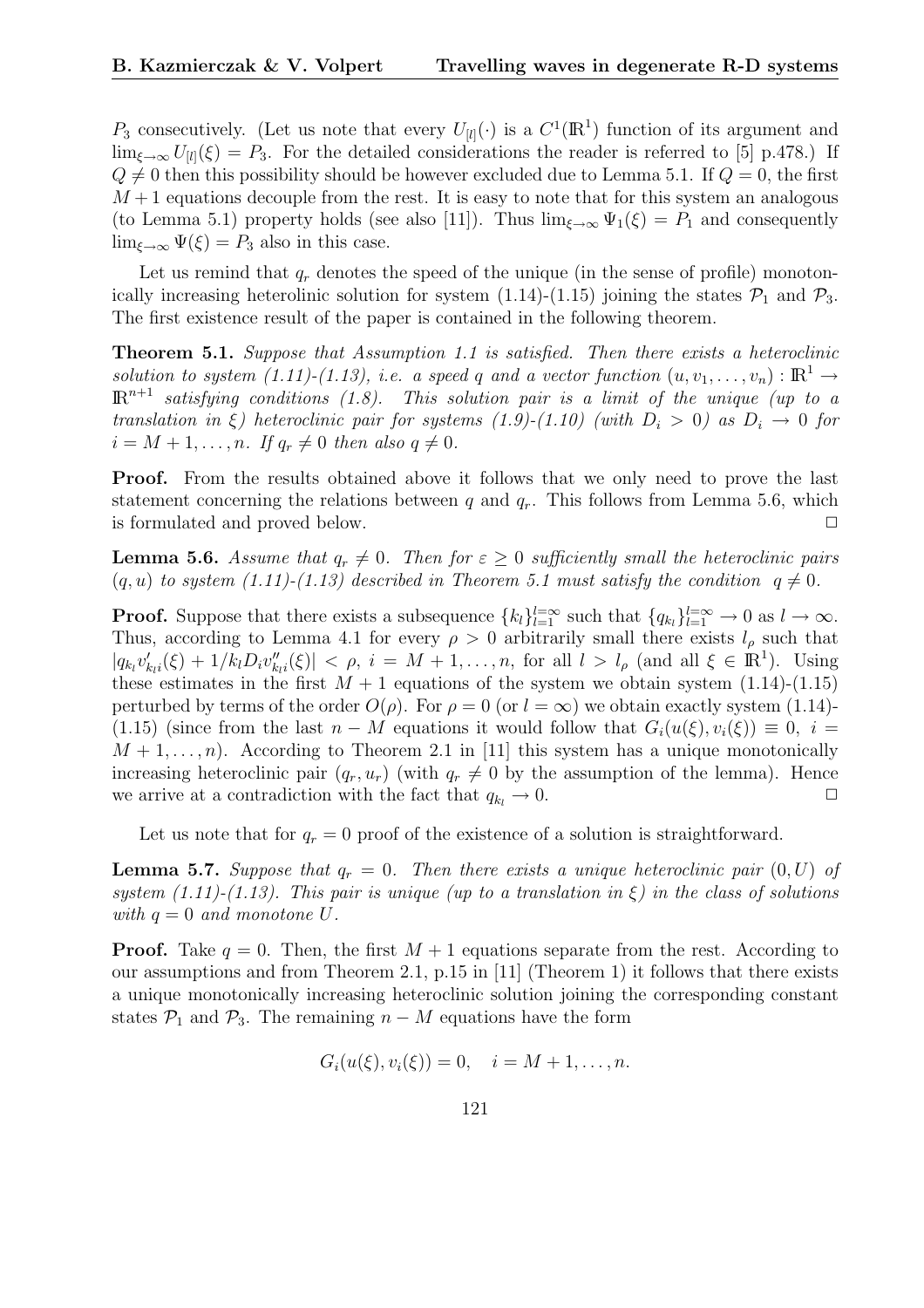Given  $u(\xi)$ , according to the form of the functions  $G_i$ , equations can be solved explicitly with respect to  $v_i(\xi)$ .

#### 6. Uniqueness of heteroclinic solutions

In this section we will prove the uniqueness of the monotonically increasing heteroclinic pairs of system (1.11)-(1.13).

Suppose that there exist two heteroclinic solution pairs  $(q_1, W_1)$  and  $(q_2, W_2)$  to system  $(1.11)-(1.13)$  satisfying conditions (1.8). We know from Lemma 5.5 that both  $W_1$  and  $W_2$ are strictly monotone. Let us note that the difference  $z = W_2 - W_1$  satisfies the system of equations:

$$
\mathcal{D}_i z_i''(\xi) + q_1 z_i'(\xi) + \sum_{j=1}^{n+1} F_{i,j} \left[ W_1(\xi) + \theta_i(\xi) (W_2(\xi) - W_1(\xi)) \right] z_j(\xi) = -(q_2 - q_1) W'_{2i}(\xi),
$$

where, for all  $\xi \in \mathbb{R}^1$ ,  $0 \le \theta_i(\xi) \le 1$  and  $\mathcal{D}_i = 0$  for  $i = M + 2, \ldots, n + 1$ . Here for simplicity we denoted

$$
\mathcal{D}_1 = D, \quad \mathcal{D}_{i+1} := D_i, \quad i = 1, \dots, M. \tag{6.1}
$$

Both  $W_1$  and  $W_2$  tend to  $P_1$  ( $P_3$ ) as  $\xi$  tend to  $-\infty$  ( $\infty$ ). According to Lemma 5.3 they attain their limits exponentially, so the matrices  $F_{i,j}$  [ $W_1(\xi) + \theta_i(\xi)(W_2(\xi) - W_1(\xi))$ ],  $i, j =$  $1, \ldots, n+1$ , also tend to their asymptotic limits exponentially. To proceed we will need the following lemma.

**Lemma 6.1.** Let the function  $z : \mathbb{R}^1 \to \mathbb{R}^{n+1}$  satisfy the system

$$
Lz \le -\delta\phi(\xi),\tag{6.2}
$$

where  $\phi(\xi) > 0, \xi \in \mathbb{R}^1, \delta \geq 0, \text{ and, for } i = 1, \ldots, n+1,$ 

$$
(Lz)_i(\xi) = \mathcal{D}_i z_i''(\xi) + qz_i'(\xi) + \sum_{j=1}^{n+1} B_{ij}(\xi) z_j(\xi), \qquad (6.3)
$$

with  $\mathcal{D}_i = const > 0$ . Suppose that  $B(\xi)$  is  $(n+1) \times (n+1)$  matrix function with nonnegative off-diagonal elements, continuous in  $\xi$  and such that there exist its limits at infinities. Suppose that  $B_{\pm} = \lim_{\xi \to \pm \infty} B(\xi)$  are such that  $B_{\pm}$  are irreducible and have their principal eigenvalue negative. Suppose that  $\lim_{\xi \to \pm \infty} z(\xi) = 0$ . Then there exist numbers  $r_+$  and  $r_$  <  $r_+$  such that if  $z(r_+) > 0$  (component wise) then  $z(\xi) > 0$  for all  $\xi > r_+$  and  $\xi < r_-$ .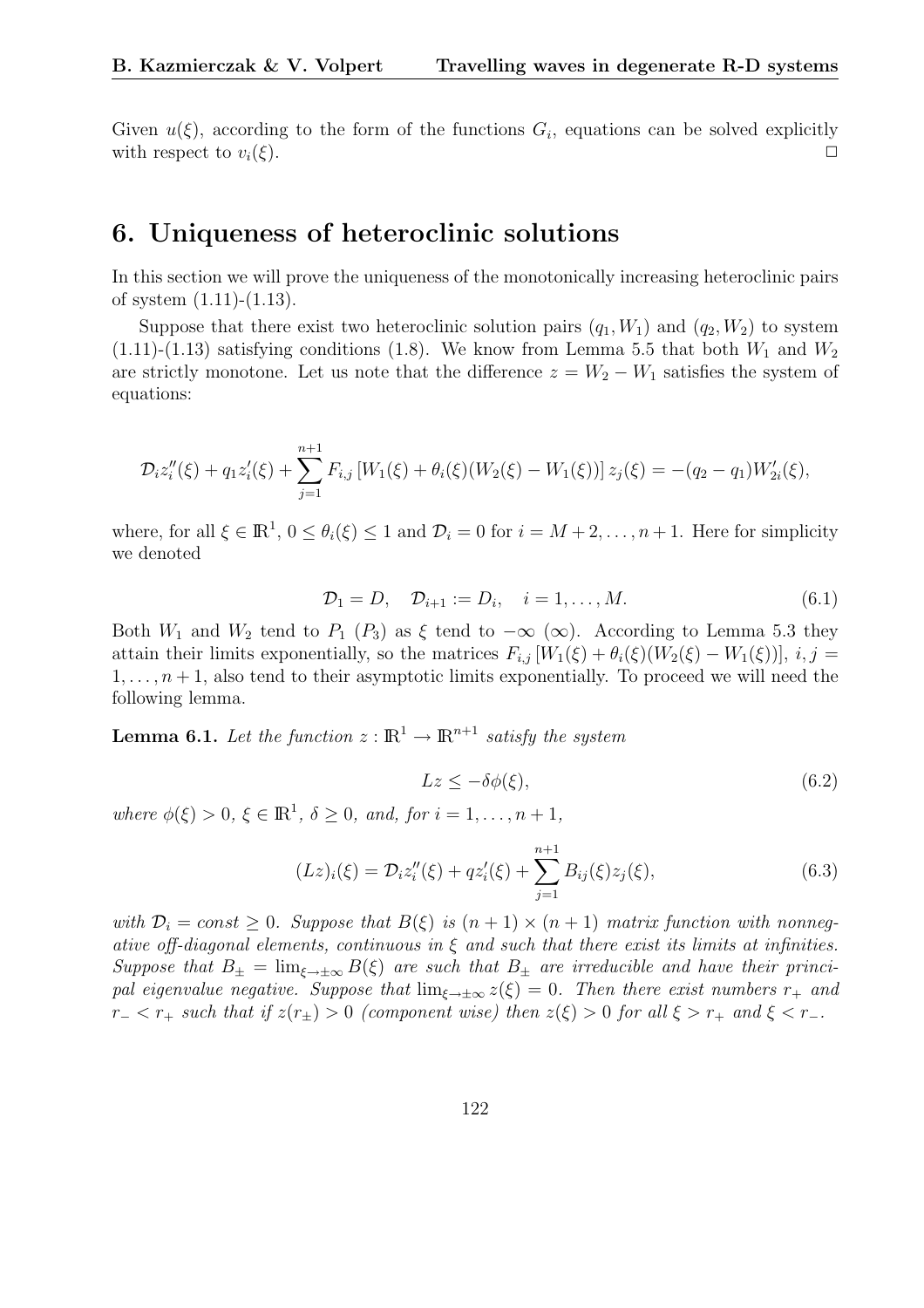**Proof.** By a natural modification of the proof of Lemma 5.3 p.213 in [11] to the systems which may contain equations of the first order, one concludes that  $z(\xi) \geq 0$  for all  $\xi \in$  $\mathbb{R}^1 \setminus [r_-, r_+]$ , where  $r_{\pm}$  are such that  $z(r_{\pm}) > 0$  and the principal eigenvalues of  $B(\xi)$  are negative and  $B(\xi)$  is irreducible for  $\xi > r_+$  and  $\xi < r_-$ . Using this property, we will prove that  $z(\xi) > 0$  for all such  $\xi$ . Let us consider the case  $\xi > r_+$ . Suppose that for some  $\xi_0 \in (r_+,\infty)$ the inequality  $z(\xi_0) > 0$  is not true. Let  $I(\xi_0) = \{j : z_j(\xi_0) = 0\}$  and  $J(\xi_0) = \{j : z_j(\xi_0) > 0\}$ . Obviously  $I(\xi_0) \cup J(\xi_0) = \{1, \ldots, n+1\}$ . Suppose that  $J = \emptyset$ . Hence  $z_i(\xi_0) = 0$  for all i. If  $\delta > 0$ , then the left hand side of the equation for  $z_i$  is nonnegative whereas the right hand side is negative - a contradiction. If  $\delta = 0$ , then from the uniqueness of solutions of the initial value problem, it follows that  $z(\cdot) \equiv 0$  contradicting the assumption  $z(r_+) > 0$ . So, there must exist at least one  $j \in J(\xi_0)$  and at least one  $i \in I(\xi_0)$  such that  $B_{ij}(\xi_0) > 0$ as otherwise the matrix  $B$  would be reducible contrary to our assumptions. Thus we must have  $z_i'(\xi_0) = 0$  and  $z_i''(\xi_0) \geq 0$ , if  $\mathcal{D}_i > 0$ . But then Eq.(6.2) could not be satisfied since  $z_j(\xi_0) > 0$ . The same considerations can be carried out for  $\xi < r_-\$ . The lemma is proved.  $\Box$ 

Now, we are in a position to prove the following uniqueness result.

**Theorem 6.1.** Any two strictly monotone solutions  $W_1$  and  $W_2$  of system (1.11)-(1.13) corresponding to the speeds  $q_1$  and  $q_2$  respectively and satisfying conditions (1.8) coincide up to a shift and  $q_1 = q_2$ .

**Proof.** Without losing generality we can suppose that  $q_2 \geq q_1$ . Let us remind that, according to Lemma 2.8,  $\partial F(W_1(\xi))$  and  $\partial F(W_2(\xi))$  are irreducible for all  $\xi$ . Their principal eigenvalues are negative at  $\pm \infty$ . For fixed  $W_1$  and  $W_2$  let  $r > 0$  be such that  $W_i(\xi)$  belong to sufficiently small neighborhoods of the points  $P_1$  and  $P_3$  if  $|\xi| > r$ . Then the principal eigenvalues of both  $\partial F(W_1(\xi))$  and  $\partial F(W_2(\xi))$  are negative for  $|\xi| \geq r$ .

Let us consider the function  $W_{2h}(\xi) := W_2(\xi + h)$ . It is obvious that taking sufficiently large  $h > 0$  we can achieve that  $W_2(r+h) > W_1(r)$ . Moreover, for  $\xi = -r - h$  we have

$$
W_{2h}(-r-h) = W_2(-r-h+h) = W_2(-r) > W_1(-r-h),
$$

for h sufficiently large. So, increasing the value of h if necessary, we can guarantee that, taking  $r_{+} = r$  and  $r_{-} = -r - h$ , we have  $z(\xi, h) := W_{2h}(\xi) - W_{1}(\xi) > 0$  for all  $\xi \in [r_{-}, r_{+}]$ .

Since the principal eigenvalue of the matrix  $\partial F$  is negative in some neighborhoods of the points  $P_1$  and  $P_3$  and due to the choice of r, the principal eigenvalue of the matrix with the elements  $F_{i,j}$   $[(1 - \theta_i(\xi))W_1(\xi) + \theta_i(\xi)W_{2h}(\xi)], i, j = 1, \ldots, n+1$  is also negative for  $\xi > r$ and  $\xi < -r - h$  and for all  $h \geq 0$ .

Thus, we may take  $r_ - = -r - h$  and  $r_ + = r$  in Lemma 6.1. Consequently,  $z(\xi, h) > 0$ for all  $\xi \in \mathbb{R}^1$ . Now, let us decrease h and find its first value,  $h = h_0$ , for which the above condition does not hold. Let us note that if  $\omega_0 = {\xi_0 : z_i(\xi_0, h_0) = 0}$  for some  $i =$  $1, \ldots, n+1\}$ , then there exists at least one  $x_0 \in \omega_0 \cap [r_-, r_+]$  (according to Lemma 6.1 and the conditions imposed on the value of r). Let  $\xi_0$  be such that the inequality  $z(\xi_0, h_0) > 0$  is not true. Let  $I(\xi_0, h_0) = \{i : z_i(\xi_0, h_0) = 0\}$  and  $J(\xi_0, h_0) = \{j : z_j(\xi_0, h_0) > 0\}$ . Obviously  $I(\xi_0, h_0) \cup J(\xi_0, h_0) = \{1, \ldots, n+1\}.$  Suppose that  $J(\xi_0, h_0) = \emptyset$ . Hence  $z_i(\xi_0, h_0) = 0$  for all i and for all  $i = 1, \ldots, n + 1$  the equation for  $z_i(\xi, h_0)$  at point  $\xi = \xi_0$  would have the form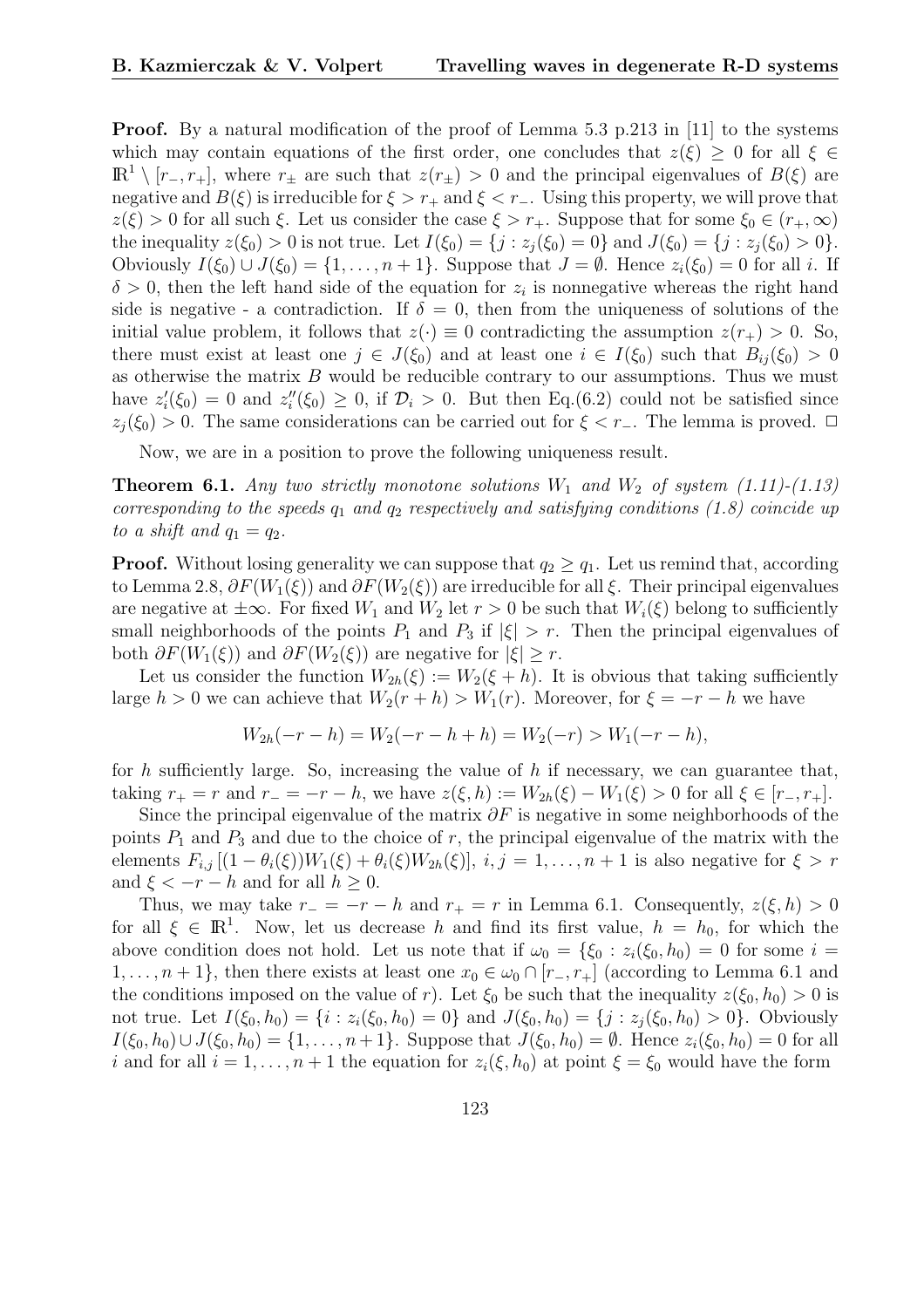$$
\mathcal{D}_i z_i''(\xi_0, h_0) = -(q_2 - q_1) W'_{2h_0i}(\xi_0),
$$

due to the fact that  $F_i(W_{2h_0}(\xi_0)) - F_i(W_1(\xi_0)) = 0$ . As  $\mathcal{D}_i z''_i(\xi_0) \geq 0$  we arrive at contradiction, unless  $q_2 = q_1$ . If the latter condition is satisfied, then from the uniqueness of solutions of the initial value problem it follows that  $z(\xi) \equiv 0$ . Suppose that there exists at least one  $i \in I(\xi_0, h_0)$  and at least one  $j \in J(\xi_0, h_0)$  such that  $F_{i,j}(W) > 0$  for  $W \in [P_1, P_3]$ . Such a pair must exist as otherwise the matrix B would be reducible contrary to our assumptions. But then the equation for  $z_i(\xi, h_0)$ :

$$
\mathcal{D}_i z_i''(\xi_0, h_0) + q_1 z_i'(\xi, h_0) + F_i(W_{2h_0}(\xi_0)) - F_i(W_1(\xi_0)) = -(q_2 - q_1)W_{2h_0}(\xi_0)
$$

which at point  $\xi = \xi_0$  reads

$$
\mathcal{D}_i z_i''(\xi_0, h_0) + F_i(W_{2h_0}(\xi_0)) - F_i(W_1(\xi_0)) = -(q_2 - q_1)W'_{2h_0i}(\xi_0)
$$

cannot be satisfied since  $z_i''(\xi_0, h_0) \geq 0$ ,  $F_i(W_{2h_0}(\xi_0)) - F_i(W_1(\xi_0)) > 0$  (due to the fact that  $z_j(\xi_0) > 0$  and by assumption  $(q_2 - q_1) \ge 0$  and  $W'_{2h_0}(\xi) > 0$ . As  $h_0$  with the above properties must exist, then we conclude that  $W_{2h_0}(\xi) = W_1(\xi)$  for all  $\xi \in \mathbb{R}^1$  and  $(q_2 - q_1) = 0$ . The lemma is proved.  $\Box$ 

Finally, let us consider the perturbed system:

$$
\mathcal{D}_i U_i'' + qU_i' + F_i(U) + \Phi_i(\tau, q, U) = 0, \quad i = 1, ..., M + 1,
$$
  
\n
$$
qU_i' + F_i(U) + \Phi_i(\tau, q, U) = 0, \quad i = M + 2, ..., n + 1,
$$
\n(6.4)

where  $\tau \in \mathbb{R}^l$  is sufficiently close to 0. Let us note that in fact  $\Phi_i$  may depend on  $\xi$ . (See  $(6.1)$  for the definition of  $\mathcal{D}_i$ .)

Assumption 6.1. Suppose that, for  $i = 1, ..., n + 1$ ,  $\Phi_i : \mathbb{R}^l \times \mathbb{R}^1 \times \widetilde{B}_{21} \to B_{00}$ ,  $l \geq 1$ and  $\Phi_i(0, q, U) \equiv 0$ . Assume that for  $\tau = 0$  there exists a unique (up to translation in  $\xi$ ) heteroclinic pair  $(q_0, U_0)$  for system  $(6.4)$  joining the states  $P_1$  and  $P_3$  with  $U_0(\cdot)$  monotonically increasing. Suppose that  $\Phi$  is continuously Fréchet differentiable with respect to  $(q, U)$ in some open neighbourhood of the solution triple  $(\tau, q, U) = (0, q_0, U_0)$ .

We are now able to formulate the result on the structural stability of the heteroclinic solution pairs for system  $(1.11)-(1.13)$ .

**Theorem 6.2.** Suppose that  $q_r \neq 0$  and that Assumptions 1.1 and 6.1 are fulfilled. Then for all  $0 \le |\tau| < \tau_0$ , with  $\tau_0$  sufficiently small, there exists a unique heteroclinic pair  $(q_\tau, U_\tau) \in$  $\mathbb{R}^1 \times B_{21}$  for system (6.4) such that

$$
|q_{\tau} - q_0| + ||U_{\tau} - U_0||_{B_{21}} \to 0
$$

as  $|\tau| \to 0$ .

The proof uses the properties of the linearized operator and is left to the reader.